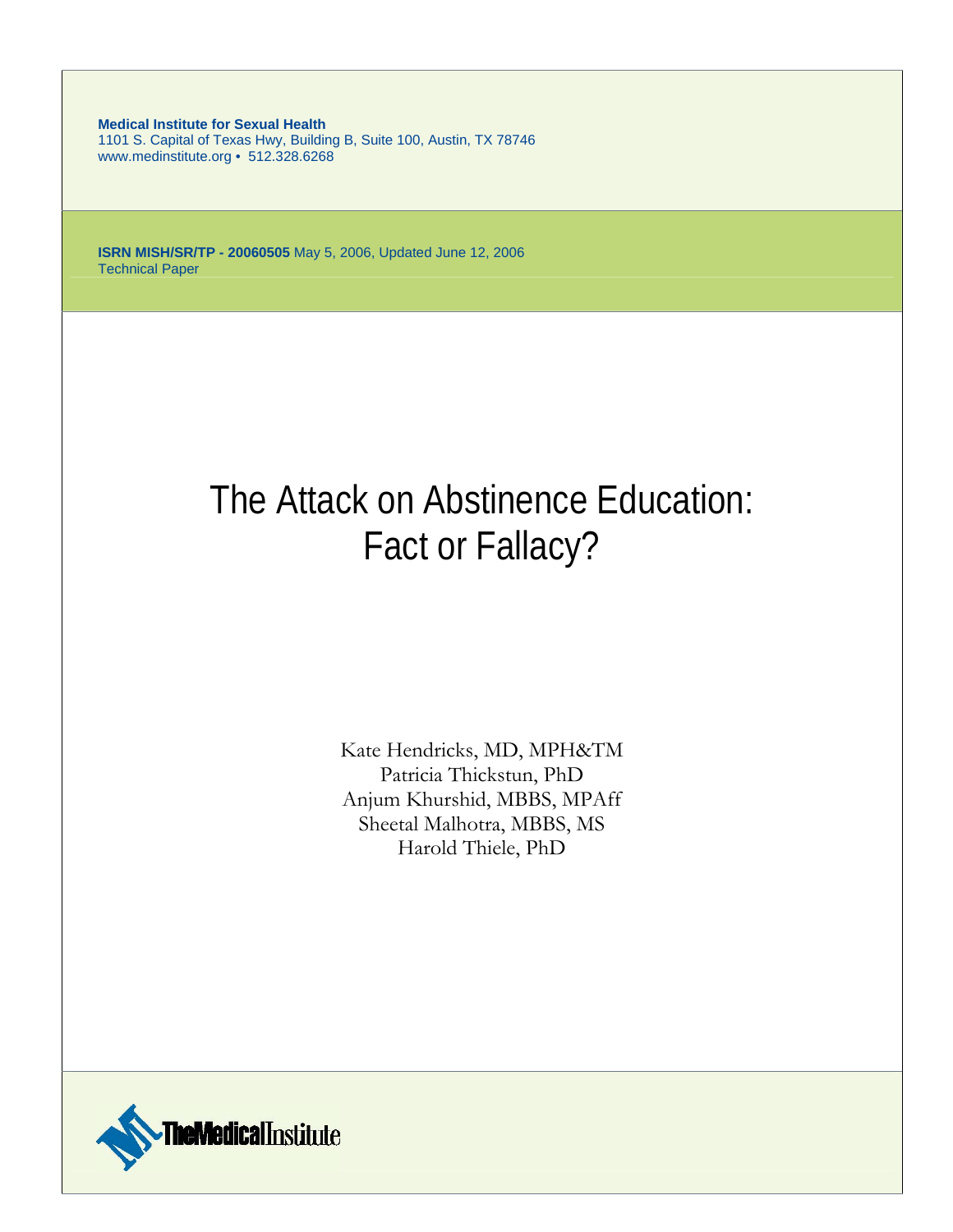# Recommended Citation

Hendricks K, Thickstun P, Khurshid A, Malhotra S, Thiele H**.** The attack on abstinence education: Fact or fallacy? Technical paper MISH/SR/TP – 20060505, Updated June 12, 2006. Austin, TX: Medical Institute for Sexual Health; 2006 May 5.

ISBN:0-937383-18-X

© 2006 Medical Institute for Sexual Health. All rights reserved.

Permission to use for non-commercial and education purposes under the fair use provisions of the copyright act is expressly granted on the condition that this publication be reproduced in its entire, complete, and unedited version and that acknowledgment be given to the Medical Institute for Sexual Health. All other rights reserved.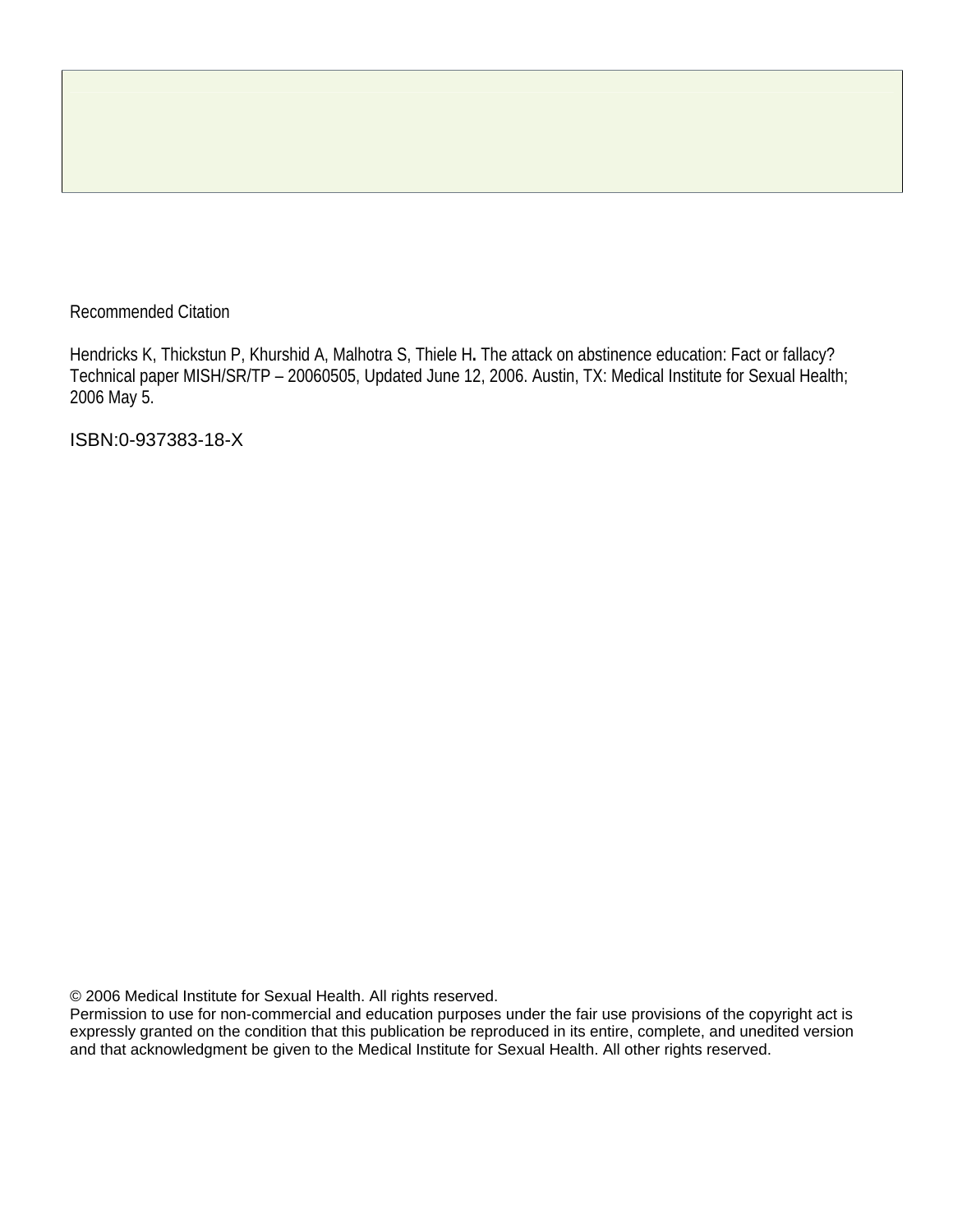# The Attack on Abstinence Education: Fact or Fallacy?

# Executive Summary

 $\overline{a}$ 

The Journal of Adolescent Health published a review article entitled *Abstinence and abstinence-only education[a:](#page-2-0) A review of US policies and programs*[1](#page-23-0) and a second article entitled *Abstinence-only education policies and programs: A position paper of the Society for Adolescent Medicine*[2](#page-23-1) in the January 2006 issue. Both were written by a team of authors headed by John Santelli, and the position paper simply restates the arguments presented in the review article. The authors of these 2 articles claim that abstinence programs "threaten fundamental human rights to health, information, and life." They say that "abstinence as a sole option for adolescents is scientifically and ethically problematic. . . [and that] abstinence-only education programs . . . are morally problematic."

The Medical Institute for Sexual Health (MI) is a nonprofit organization dedicated to evaluating scientific evidence related to sexual health and recommending the healthiest evidence-based options for individuals, families, communities, and societies. We assessed the review article to determine its scientific merit and the credibility of its claims. We obtained copies of the referenced materials and examined them to determine how accurately the authors had interpreted the evidence. Where provocative words and phrases were used (eg, "censorship," "misinformation"), we searched the documents for these words and phrases. We also evaluated additional authentic references addressing abstinence education that had been omitted from this review article. As necessary, we consulted experts in the field.

We found a significant number of serious omissions, misrepresentations, deviations from accepted practices, and opinions presented as facts. Logic, if employed, was often faulty. However, the authors should not be given full credit for these shortcomings, as even a handful of such errors in an article submitted for publication to most peer-reviewed journals would have caught the attention of at least one reviewer or editor.

The scholarship in this review article is generally lacking in rigor. The authors employ nonstandard research methods. Key points are substantiated by non-peer-reviewed sources. The authors repeatedly state that a source says something, when in fact it does not. Most review articles cite original source documents; these authors cite secondary and tertiary sources. They cite opinion pieces and editorials. They cite on-line news magazines. Although the authors promise to tell their readers when they use non-peer-reviewed references, they do this just twice – both times to diminish the credibility of reports favorable to abstinence education. They fail to mention that dozens of references they use to support their key arguments are not peer reviewed; many declarative statements are not referenced. Finally, when discussing abstinence program evaluations, they equate failure to prove an affirmative with evidence of a negative – a common error in logic – typically committed either through ignorance or by design.

Throughout the *first half* of the review article, the authors are critical of educational policies influenced by morality, alleging that proponents of abstinence education are primarily concerned with religious or moral beliefs. They deride domestic abstinence policies for adopting ". . . a moral and culturally specific definition of abstinence." They paint educational policies having moral components as patently unscientific. Although they contend that such policies are in conflict with public health principles, Santelli et al offer no evidence to support this opinion. Then, throughout the *last half* of this review article, the authors parade about in the finery of ethics and human rights. Because ethics is "the study of standards of conduct and *moral* judgment,"[3](#page-23-2) the authors' initial

<span id="page-2-0"></span><sup>&</sup>lt;sup>a</sup> Although the title purports to be a review of abstinence and abstinence-only education policies and programs, throughout the article, the authors choose to use the poorly descriptive "abstinence only" moniker coined by Kirby in a 1993 *SIECUS Report*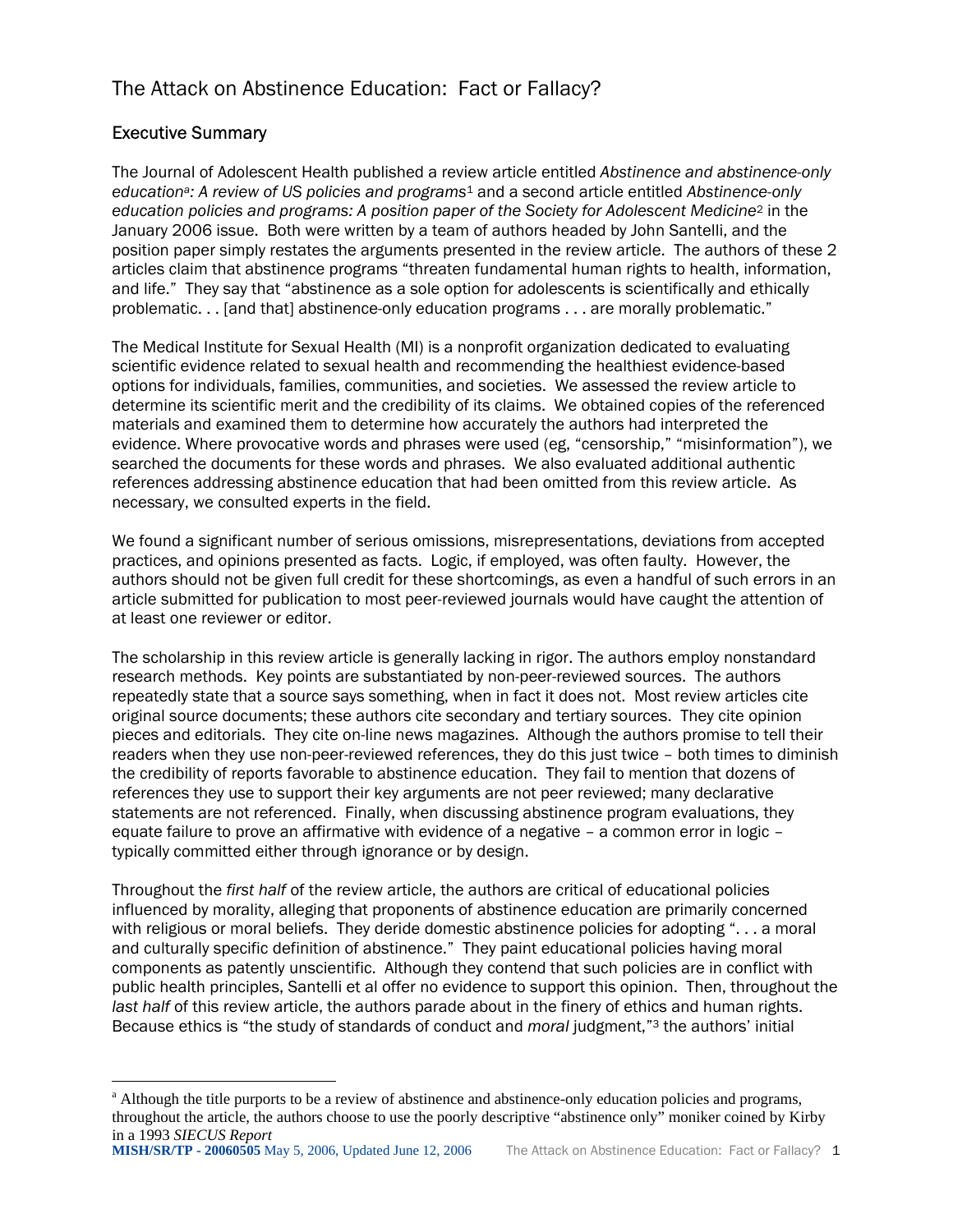rejection of "moral beliefs" and their later adoption of "ethics" as a guiding principle for sex education is the height of sophistry.

The authors allege that "[a]bstinence-only programs are inconsistent with commonly accepted notions of human rights." They claim that such programs have led to misinformation, censorship, coercion, and the stigmatization of homosexuals. Such claims, presented as fact, are simply opinions. The citations, if offered, provide no support for these contentions. The claim that abstinence education programs restrict educators from discussing contraception is not substantiated. The authors' claim that abstinence education does not meet the health needs of gay, lesbian, bisexual, transgender, and questioning youth is not accurate. All school-aged youth must be given a clear message that abstinence is the healthiest choice and must be informed of the STI and pregnancy risks associated with oral, anal, and vaginal sex with or without condoms and contraceptives.

In their section on human rights, the authors quote an international document recommending that ". . . children and adolescents [should be ensured] adequate access to confidential sexual and reproductive health services, including HIV/AIDS information, counseling, testing and prevention measures such as condoms[.]["4](#page-23-3) These recommendations are contrary to American cultural norms and legal injunctions regarding the abuse of children. In the United States, children do not "need" reproductive health services, nor do they need condoms to protect them from STIs and pregnancy. Rather, children need adults who will protect them from predators.

The authors of this review article attack abstinence education programs as immoral, unethical, unscientific, ineffective, and contrary to human rights and public health principles. When measured against usual standards of scientific evidence, their arguments, are at best, weak and, at worst, fallacious. Abstinence education programs are based on the basic public health principle of primary prevention. They mirror other widely accepted youth-oriented programs that advocate risk avoidance strategies for drugs, alcohol, and tobacco. Few, if any, public health professionals would argue against abstinence as the healthiest behavior for school-aged children. Therefore, it should come as no surprise that the only sex education programs to have actually documented decreased teen pregnancy were abstinence-based programs,<sup>5,6</sup> a fact conveniently ignored by the authors. Anyone wishing to reproduce the success of these programs should also note that they were community based. It is therefore fitting that the federal government's new "Community-Based Abstinence Education" initiative is based on the best available evidence and sound public health principles.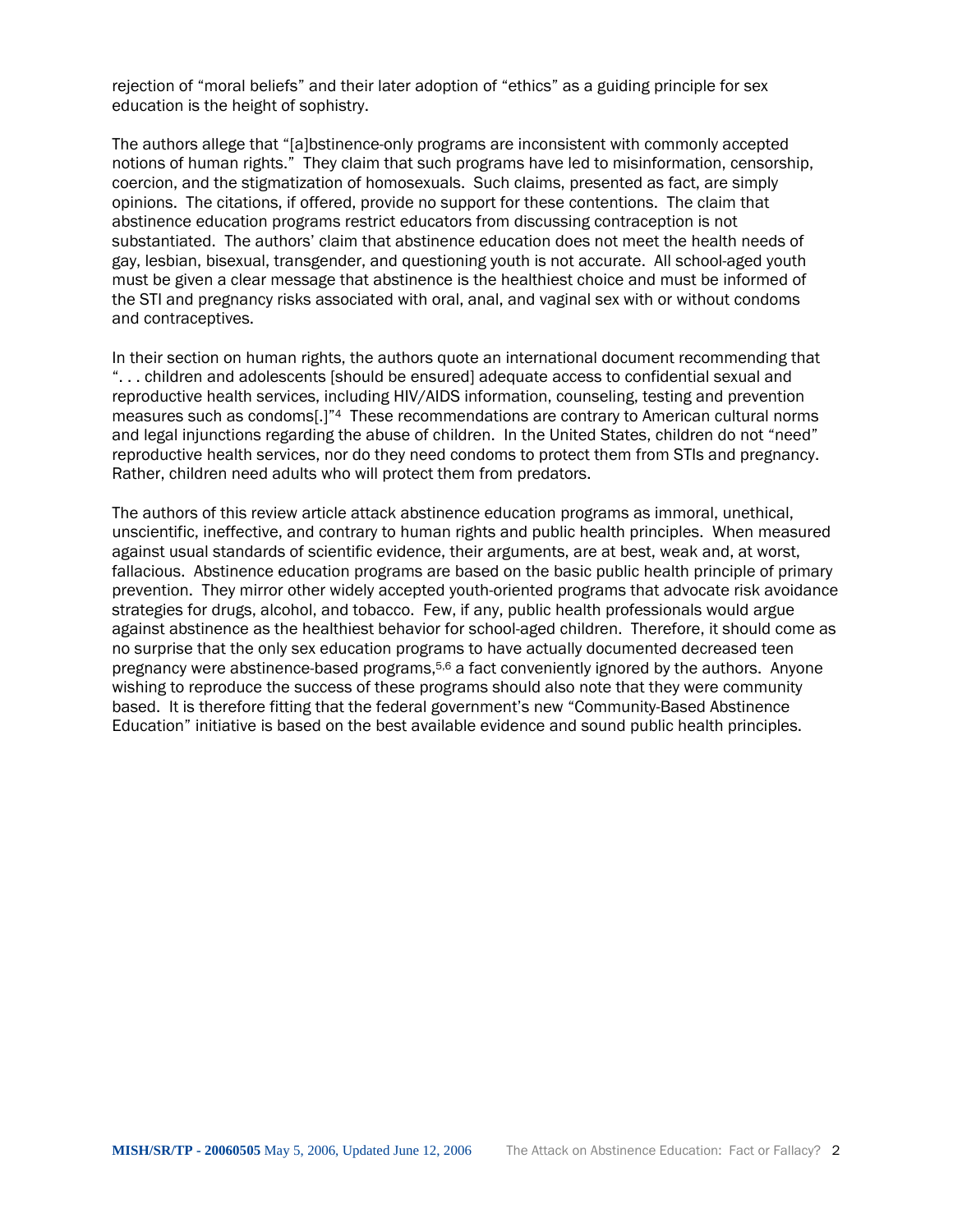#### **Introduction**

Throughout the article entitled *Abstinence and abstinence-only education: A review of U.S. policies and programs*,[7](#page-23-6) the authors use the phrase "abstinence-only." The abstract states, "We believe that abstinence-only education programs, as defined by federal funding requirements, are morally problematic . . . " This is peculiar, given that the phrase "abstinence-only" has *never* appeared in any federally enacted legislation, although this is not for lack of trying, as a number of legislators have recently drafted legislation containing this phrase (S 36[8](#page-23-7) [Lautenberg, D-NJ],<sup>8</sup> HR 768 [Lee, D-CA],<sup>[9](#page-23-8)</sup> HR 2553 [Lee, D-CA],<sup>10</sup> S 20 [Reid, D-NV],<sup>11</sup> S 844 [Clinton, D- NY],<sup>12</sup> and HR 1709 [Slaughter, D-NY]).<sup>13</sup> And lest there be any doubt about the phrase's origin, it was coined by Kirby -- a staunch proponent of comprehensive sexuality education – in a 1993 *SIECUS Report*.[14](#page-23-13) 

Sexuality education curriculums [*sic*] fall into three broad groups: knowledge-based which stress risks and consequences of pregnancy; a continuation of factual knowledge which includes values and skills development in decision-making and communication; and reactionary abstinence-only programs.

All told, 8 of the 14 PubMed-referenced articles published before 1998 that use "abstinence-only" appear in *SIECUS Report*. Therefore, to be entirely accurate, when we quote from the article by Santelli et al, the phrase "abstinence-only" and acronym "AO" will be annotated as "abstinence-only [*sic*]" and "AO[*sic*]." It is unfortunate that the phrase "abstinence-only" is considered *de rigueur* for journalists, and has crept into the parlance of some federal agencies.

Table 1 of the review article – which lists the 8 components ("A-H") of a qualifying abstinence education program as defined in Section 510 of the 1996 Social Security Act – is mislabeled as "Federal definition of abstinence-only [*sic*] education." The title should actually read "Federal definition of abstinence education."

#### Methodology

In this section, Santelli et al state

We began with a literature search using Medline and Google Scholar but also collected publications and reports by communicating with a broad range of scientists and policymakers. We also actively monitored newspaper reports and [I]nternet list serves between January 2004 and July 2005 for the release of new studies or reports. Although we relied primarily on peer-reviewed sources for key scientific information, policy-relevant information and viewpoints about AO[*sic*]E are often available only from other sources such as government reports, websites or reports from advocacy organizations.

The creativity employed in this search strategy is impressive. Although most researchers would include peer-reviewed journals and reports or publications of federal or international health agencies, few would rely on news reports or the opinions of advocacy organizations. Of 81 references in the Santelli et al article, 30 are from peer-reviewed journals, 15 are from advocacy groups favorable to comprehensive sexuality education, 10 are from government reports, 7 are from international law or covenants, 5 are from US laws or legislative reports, 2 are from books, and 12 come from other sources.

According to the authors, "Where research findings from non-peer-reviewed sources are cited, we have identified these in the text." This, in fact, is not true. We detail some instances where the authors neglect to inform the reader, as promised, of citations from non-peer-reviewed sources such as *Slate* magazine<sup>15</sup> or The Memory Hole website.<sup>16</sup>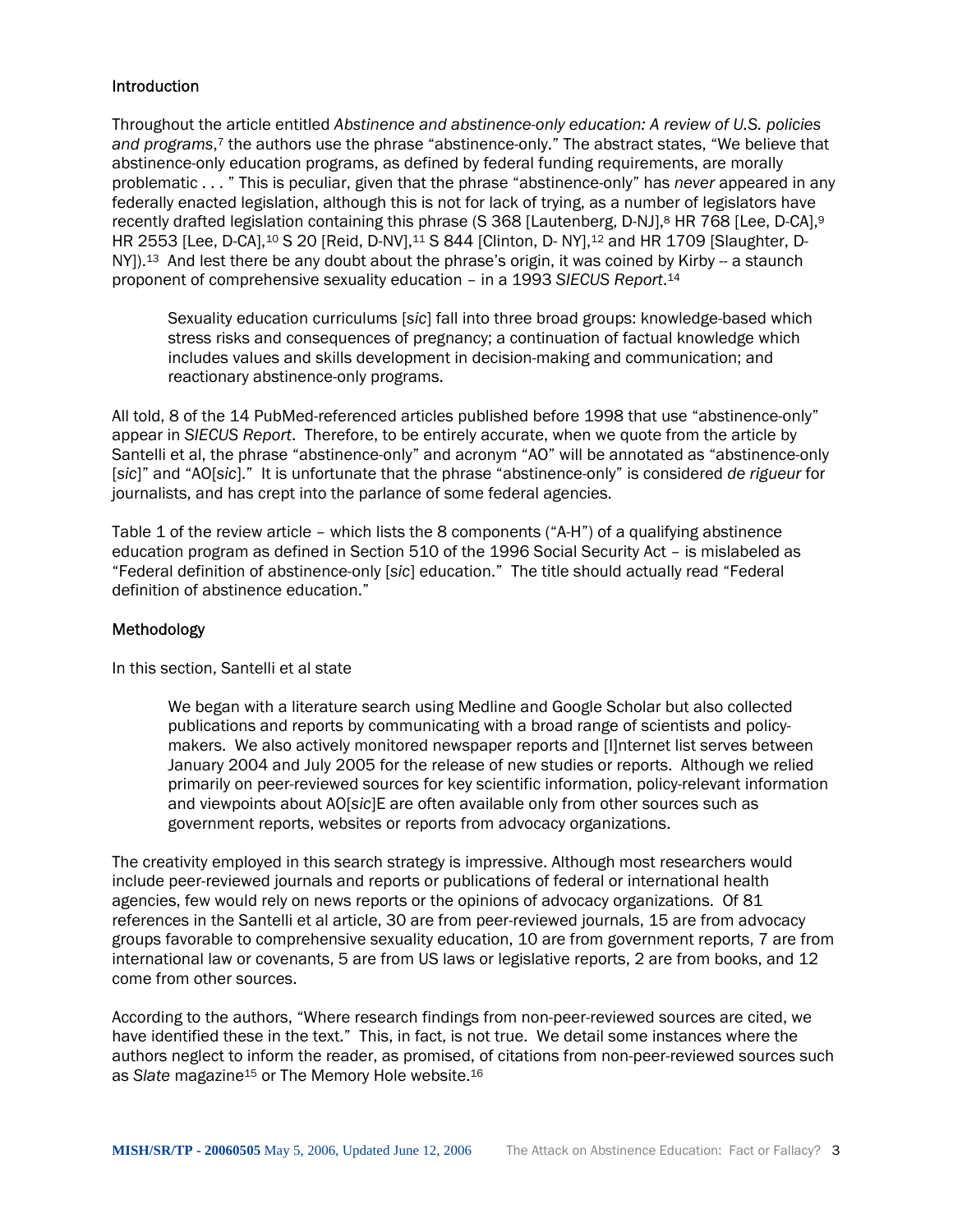#### Definitions of abstinence

In this section, Santelli et al reject the validity of using moral considerations to inform public health prevention messages. Paradoxically, later in the same article, the authors extol the transcendent authority of ethical obligations promoted by international bodies. The short shrift accorded morals and morality is particularly sanctimonious, given that the definitions of moral and ethical are inextricably linked. According to Webster's Dictionary,

mor′ăl, *a.* [ME. *morale;* L. *moralis,* pertaining to manners or morals, from *mos, moris,*  manner, ple. *Mores,* manners, morals.] 1. relating to, dealing with, or capable of making the distinction between, right and wrong in conduct. 2. relating, to, serving to teach, or in accordance with, the principles of right and wrong. 3. good or right in conduct or character; often, specifically, virtuous in sexual conduct.

eth′ic·ăl, *a.* [LL. *ethicus;* Gr*. ēthikos,* ethical, moral, from *ēthos,* character, custom, a man's normal state.] 1. having to do with ethics or morality, of or conforming to moral standards. 2. conforming to the standards of conduct of a given profession; as, it is not *ethical* for a judge to hear a case involving his own interests.<sup>17</sup>

Having falsely established this dichotomy, the authors go on to make the unsubstantiated assertion that "many advocates of AO[*sic*]E programs are primarily concerned with issues such as character and morality, based on their specific religious or moral beliefs." As evidence, the authors state that "[o]ne study of abstinence-only [*sic*] program directors, instructors, and youth found that *all* [emphasis added] groups defined abstinence in moral terms, such as 'making a commitment' and 'being responsible,' as well as in more behavioral terms, . . ." In reality, the scope of the study was quite limited. Santelli et al neglect to mention that only 8 of 32 program directors in just 1 of 50 states (Texas) were interviewed.<sup>18</sup> And, although a majority of parents across the US have asked their adolescent children to "be responsible" about everything from household chores to homework and seatbelt use, most would be surprised to find that, according to Santelli et al, such requests are *a priori* considered to be based on "specific religious . . . beliefs."

Furthermore, the authors claim that the word "virgin" is a moral term. This is an odd assertion, considering that a recent PubMed search of the term yielded 197 articles (59 articles with human focus) where having or not having had sexual intercourse was a factor in the discussion[.19](#page-23-18) Virgin is, in fact, a medical term. Dorland's Illustrated Medical Dictionary provides the following definition

virgin (vir'jin) [L. *virgo*] 1. a person who has not had sexual intercourse. 2. a laboratory animal that has been kept free from sexual intercourse. [20](#page-23-19)

#### Physical and psychological health outcomes for adolescent sexual behaviors

In this section, Santelli et al make the following assertion, "Although federal AO[*sic*]E funding language requires teaching that sexual activity outside of the context of marriage is likely to have harmful psychological effects, there are *no* [emphasis added] scientific data suggesting that consensual sex between adolescents is harmful." And should the reader have missed it the first time, a mere half-paragraph later they reassert, "We are aware of *no* [emphasis added] reports that address whether the initiation of adolescent sexual intercourse itself has an adverse impact on mental health."

Sexual activity among adolescents may be *followed* by emotional consequences such as depression. Emotional repercussions can also *follow* consensual sexual activity between adolescents that results in such predictable consequences as STIs and nonmarital pregnancy. In 1991, Orr et al found that nonvirginal girls in the  $7<sup>th</sup>$  – 9<sup>th</sup> grades were at increased risk for "considering hurting themselves."<sup>21</sup> Although directionality cannot be assessed from this study, later investigators had access to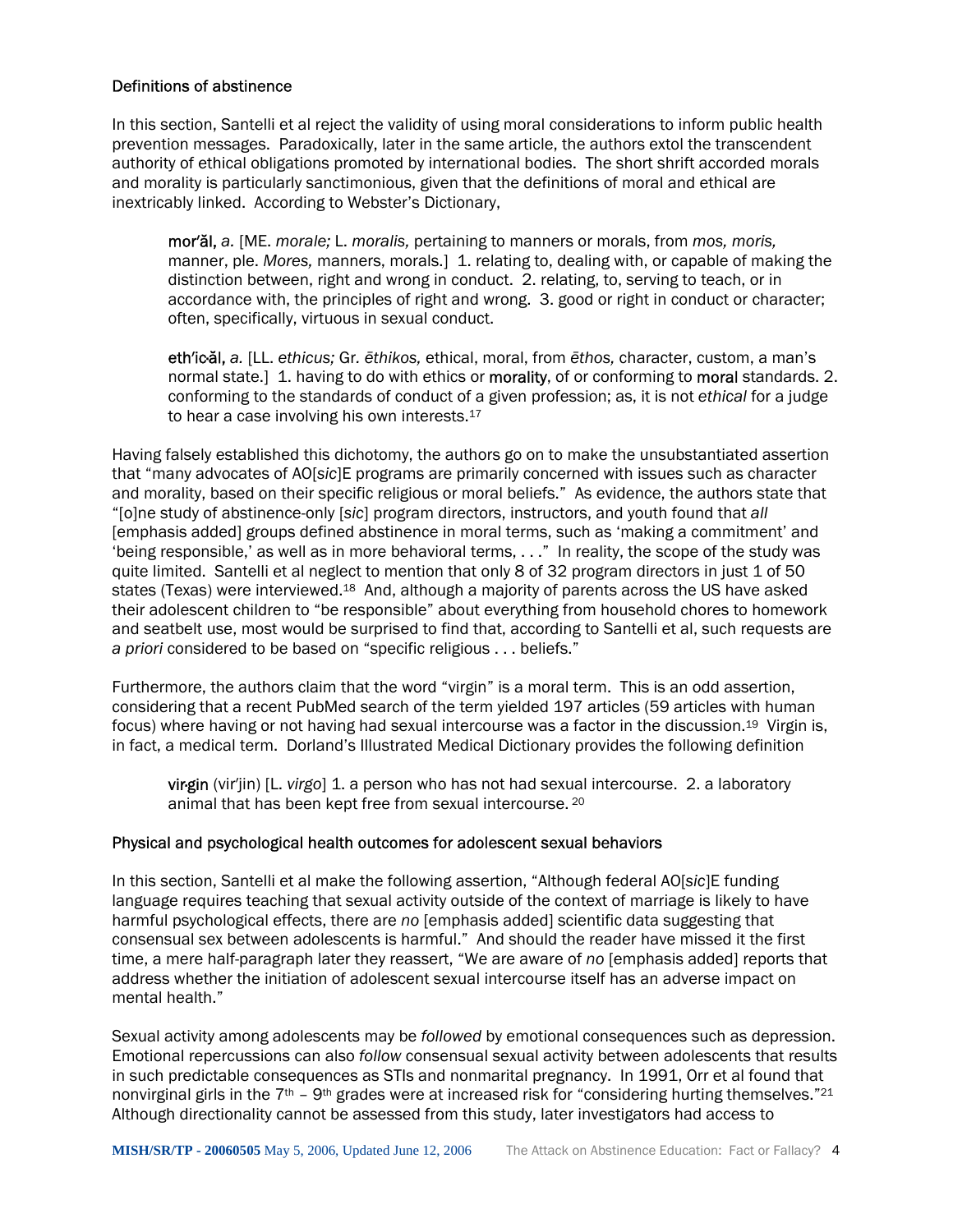longitudinal data that did allow assessment of directionality. In 2005, Hallfors et al, using data from Waves I and II of Add Health, present "evidence that patterns of sex and drug behaviors during adolescence pose depression risks, particularly for girls." She and her colleagues found that girls who became sexually active between Waves I and II were much more likely than abstinent girls (OR 3.07, CI 1.97 – 4.77) to be depressed at Wave II. The OR for depression at Wave II was also increased for boys (1.59, CI 0.90 – 2.81), but was not statistically significant. Hallfors et al conclude that sexually active girls need to be screened for depression and counseled about the mental health risks of sexual activity.[22](#page-23-21) 

STIs and nonmarital pregnancy are very common among sexually active adolescents. For instance, of the approximately 19 million new STIs that occur each year, nearly half are in 15- to 24-yearolds[.23](#page-23-22) Chlamydia is most common in 15- to 19-year olds. Moreover, reported chlamydia rates in 15 to 19-year-old females exceed 2,500/100,000.[24](#page-23-23) More than one third of all females become pregnant at least once before the age of 20[25](#page-23-24) – resulting in more than 800,000 pregnancies each year.[26](#page-23-25) Both STIs and nonmarital pregnancy can lead to negative emotional consequences. Another analysis of Wave I and II Add Health data revealed that boys and girls who were not depressed at baseline and who acquired an STD between Wave I and II were far more likely than their counterparts without STDs to be depressed (31% vs. 9% for boys and 28% vs. 14% for girls). The findings noted on univariate analysis remained significant in adjusted logistic regression models.[27](#page-23-26)  In another longitudinal study, Salazar et al found that having a biologically confirmed STI was significantly associated with subsequent depressive symptoms among female adolescents at risk for depression[.28](#page-23-27) Like STIs, nonmarital pregnancy can have emotional consequences. In a study of inner city single and married mothers, Brown and Moran found that single mothers were twice as likely as married mothers to become depressed.<sup>29</sup>

And, lest Santelli et al counter that the simple solution for these problems – STIs and nonmarital pregnancy – is providing condoms and contraceptives to all sexually active adolescents, it is worth recalling how well these "solutions" actually work. Within one year, 13% of noncohabiting low socioeconomic status females under 20 years of age using the "pill" become pregnant, and 23% using condoms become pregnant. A much larger percentage become pregnant within one year if they are cohabiting - 48% using the "pill," and 72% using condoms.<sup>30</sup> In a study by Crosby et al, 18% of African American adolescent females who reported 100% condom use acquired chlamydia, gonorrhea, or trichomoniasis over a 6-month study period[.31](#page-23-30) To be "protected" from both pregnancy and STIs, sexually active adolescents should use both a highly effective method of birth control (ie, hormonal contraception) and condoms. In the 2002 National Survey of Family Growth, less than 20% of 15- to 19-year-old females report using both condoms and a hormonal method of contraception during the previous 3 months.[32](#page-23-31) 

#### Public support for abstinence and comprehensive sexuality education

In this section, Santelli et al discuss public opinion polls that indicate strong support for abstinence as a behavioral goal for adolescents. They focus on 2 sources.<sup>[33,](#page-23-32)34</sup> The first is a survey of about 1,000 adults and 1,000 teens sponsored by the National Campaign to Prevent Teen Pregnancy. This survey reported that 94% of adults and 92% of teens believed that society should give teens a strong abstinence message. The second source, a non-peer-reviewed review article, reports that, according to a 1998 Kaiser Family Foundation Survey,<sup>35</sup> almost all Americans want their children taught abstinence (99%). This survey found that 81% of the respondents also want information on prevention of pregnancy and STD to be included with abstinence education. Nowhere in the cited document is there any evidence to support the authors' contention that "only 15% [of parents] wanted an abstinence-only [*sic*] form of sex education."

Contrary to the authors' claim of little support for abstinence education, public opinion polls conducted by other reputable sources show support for abstinence education. Zogby International's 2004 Survey on Parental Opinions shows that 44% of parents said that "teaching teens to abstain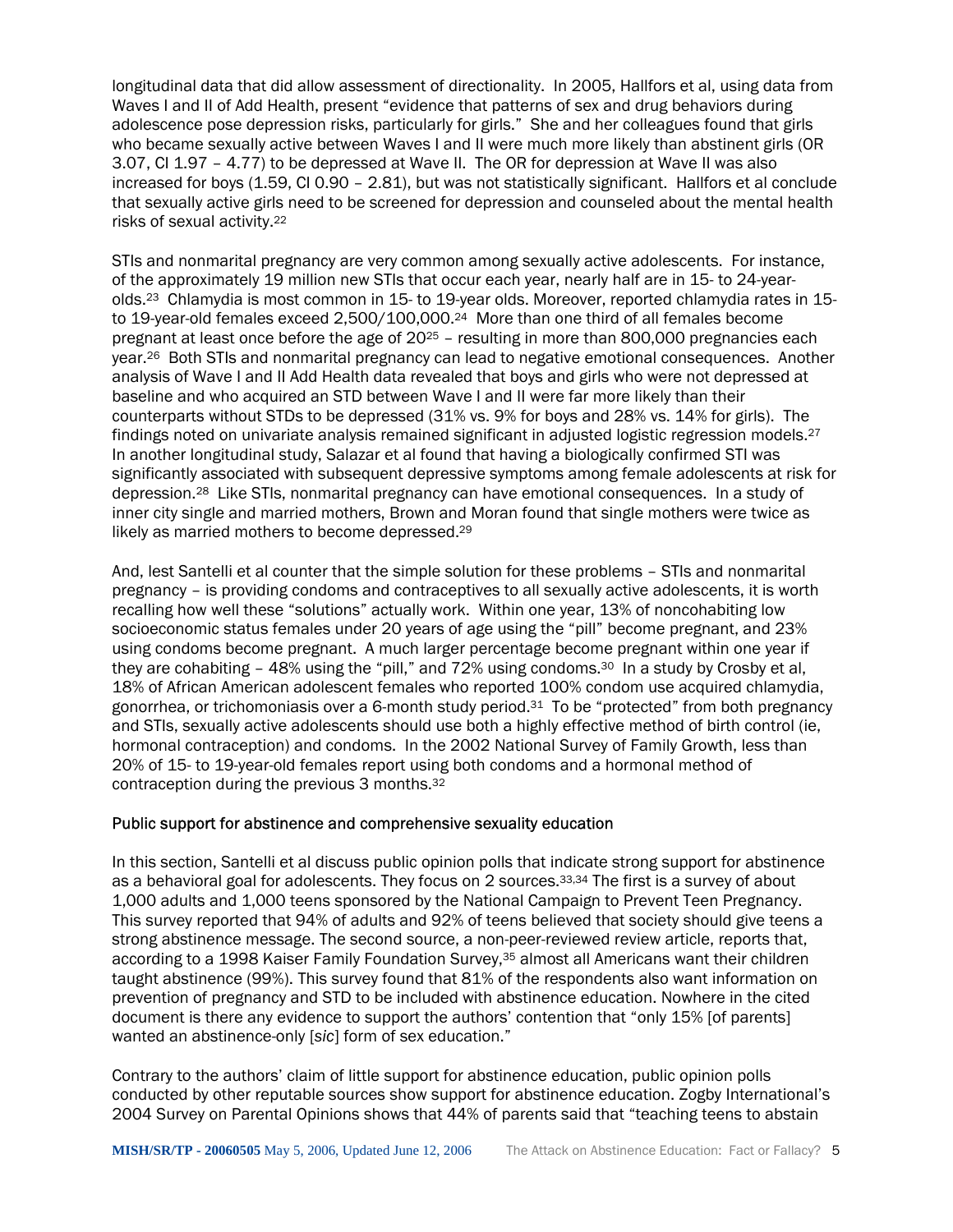from sexual activity is more important than teaching teens to use condoms when having sex."[36](#page-23-35) Only 2% of parents thought that abstinence from sexual intercourse is not important in sex education for young people. Almost 90% agreed that sex education programs should teach young people that abstinence from sexual intercourse is the best choice for teens. A majority of parents did *not* want abstinence taught in the same class as contraception.

According to Santelli et al "[i]n these polls, most parents and most adolescents do not see *education* [emphasis added] that stresses abstinence while also providing information about contraception as a mixed message." Although the authors cite 2 references to support this statement, 1 does not contain any instance of "mixed message," nor does it appear to address this issue at all.<sup>37</sup> While a perfunctory reading of the second citation – a 2003 NCTPTP survey<sup>38</sup> – might seem to the casual observer to support the authors' assertion, a more thorough examination reveals that neither the parents nor the adolescents were asked about "education" in the mixed-message question. Here is the question as it appeared in the survey

Suppose a parent or other adult tells a teenager the following: "*I feel very strongly that not having sex at all during your middle and high school years is your best option and the right thing to do. I also think it is important for you to receive information about birth control or protection. But again, I think not having sex is your best option.*" Do you think this is a clear and specific message or do you think it is a confusing or mixed message?

Two issues arise here. Because the above monologue appears to be between 1 adult and 1 adolescent, it is difficult to understand how it could be construed as supporting an argument about abstinence *education*. More significant is the authors' use of public opinion polls to answer a scientific question. Although data regarding the effect of mixed messages at school are lacking, data on the effect of mixed messages at home are available. Healthy behavior is most likely in adolescents who receive an unambiguous message about sex. A survey of about 10,000 adolescents in grades 7-11 showed that adolescents who perceive parental disapproval of sexual activity are less likely than their counterparts to start sexual activity at an early age.[39](#page-23-38) 

#### Current federal policy and local programs

In this section, Santelli et al claim that "... since 1996 there have been major expansions in federal support for abstinence programming and a shift to funding programs that teach only abstinence and *restrict* [emphasis added] other information." They go on to state that "Both 510 and SPRANS programs prohibit disseminating information on contraceptive services, . . ." and that "Programs funded under SPRANS . . . cannot provide young people they serve with information about contraception or safer-sex practices, even with their own non-federal funds." These assertions are based on a Guttmacher opinion piece<sup>40</sup> rather than on information provided by the federal funding sources. These assertions are patently false. For instance, according to the Department of Health and Human Services, Health Resources and Services Administration, Health Resources and Services,

*Nothing* [emphasis added] in the legislation is intended to prevent these adolescents from seeking health information or services. *Nothing* [emphasis added] shall preclude entities who are teaching these abstinence-only [*sic*] classes and who have a public health mandate from discussing other forms of sexual conduct or providing services, as long as this is conducted in a different setting than where and when the abstinence-only [*sic*] course is being conducted.[41](#page-23-40) 

This language has been memorialized in an Assurance that all recipients of Community-Based Abstinence Education (CBAE) Program funding are required to sign.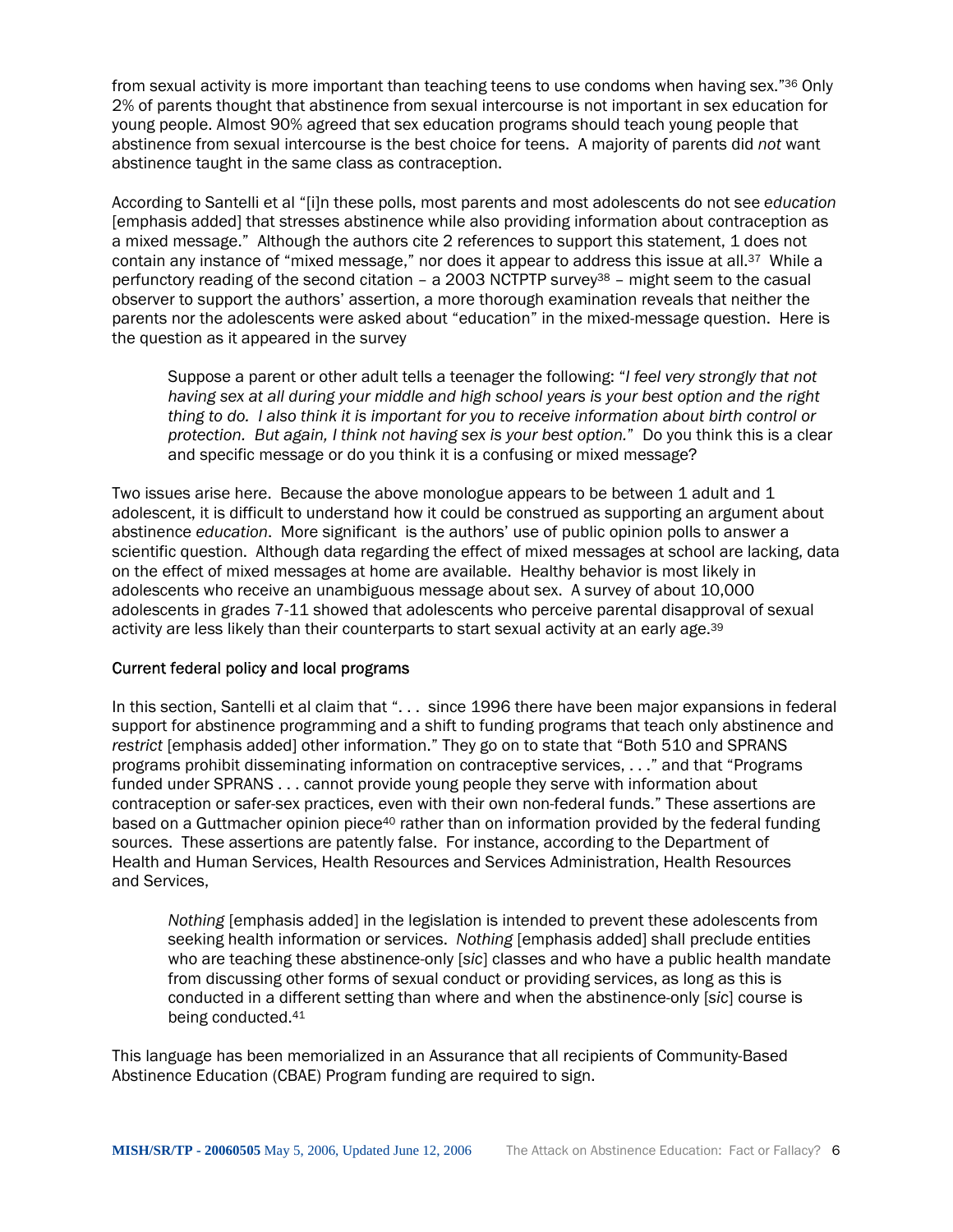. . . In this circumstance, health information or services (expressly required by Federal law) must be conducted in a different setting – either in time or place – than where and when the abstinence-only [*sic*] course is being conducted.[42](#page-23-41)

In other words, while contraceptive use cannot be promoted *during* a CBAE-funded sex education class, nothing precludes the discussion of contraceptives during a non-CBAE-funded class.

#### Evaluations of abstinence-only [*sic*] education and comprehensive sexuality education programs in promoting abstinence

In this section, the authors refer to 6 reports that discuss evaluation of sex education programs. While 2 of these reports evaluate both comprehensive and abstinence sex education programs, [43,](#page-23-42)[44](#page-23-43) the other 4 evaluate only abstinence sex education programs. Of the 4 reports that purport to focus solely on abstinence program evaluation, 2 find positive impact, $45,46$  $45,46$  1 finds no impact, $47$  and 1 report reviews curricular content rather than impact[.48](#page-23-47) *None* of the 6 reports are peer reviewed – the criterion that Santelli et al declare to be the gold standard for evidence of program effectiveness. A distinctbias against abstinence is revealed when 4 of these reports $49,50,51,52$  $49,50,51,52$  $49,50,51,52$  $49,50,51,52$  $49,50,51,52$  are compared to other peer-reviewed literature on sex education program evaluation.

Despite the authors' description of both Kirby<sup>53</sup> and Manlove et al<sup>54</sup> as systematic reviews that examine evidence supporting abstinence-only [*sic*] programs and comprehensive sexuality education programs, neither conforms to established standards for such reviews[.b](#page-8-0) While both reports state the eligibility criteria for the studies that were reviewed, they fail to describe the sample frame. $\circ$ Therefore it is impossible for a reader to determine the universe of studies to which the eligibility criteria were applied. An examination of the 2 non-peer-reviewed reports shows an obvious bias in the selection and analysis of the programs.

Santelli et al declare "[b]oth reviews demonstrated that comprehensive sexuality education effectively promoted abstinence as well as other protective behaviors." In contrast, they state that neither Kirby nor Manlove et al found any "scientific evidence that abstinence-only [*sic*] programs demonstrate efficacy in delaying initiation of sexual intercourse." In their enthusiasm to conjure support for their assault on abstinence education, Santelli et al neglect to mention that both Kirby and Manlove et al offer reasons for the paucity of evidence supporting abstinence education. Kirby himself states

During most of the 1980s and 1990s relatively few resources were devoted to evaluating abstinence-only [*sic*] programs. For instance, the federal Title XX Adolescent Family Life Act (AFLA) of 1981 provided funding for the development and implementation of abstinence-only [*sic*] programs and for short-term, low-cost evaluations of these programs; however, it did not provide adequate time or financial support for more rigorous evaluation to measure longer term impact of such programs on sexual behavior.

Manlove et al provides a similar explanation

 $\overline{a}$ 

. . . the evaluations that have been conducted do not reflect the diversity of abstinence education programs now available, readers are cautioned about concluding that abstinence education programs, in general, are not effective in delaying first sex for teens.

Kirby describes successful comprehensive sex education programs by outcomes measured during evaluation. According to Kirby, of 28 studies that examined impact on initiation of intercourse, only 9 (32%) found the desired effect. Of 19 studies that measured frequency of intercourse, only 5

<span id="page-8-1"></span><span id="page-8-0"></span><sup>&</sup>lt;sup>b</sup> For a brief discussion of standard methodology for systematic reviews see Greenhalgh T. How to read a paper. Papers that summarise other papers (systematic reviews and meta-analyses). *BMJ* 1997;315(7109):672-5.  $\epsilon$  Sample frame is a term that denotes the universe or population from which a sample is selected.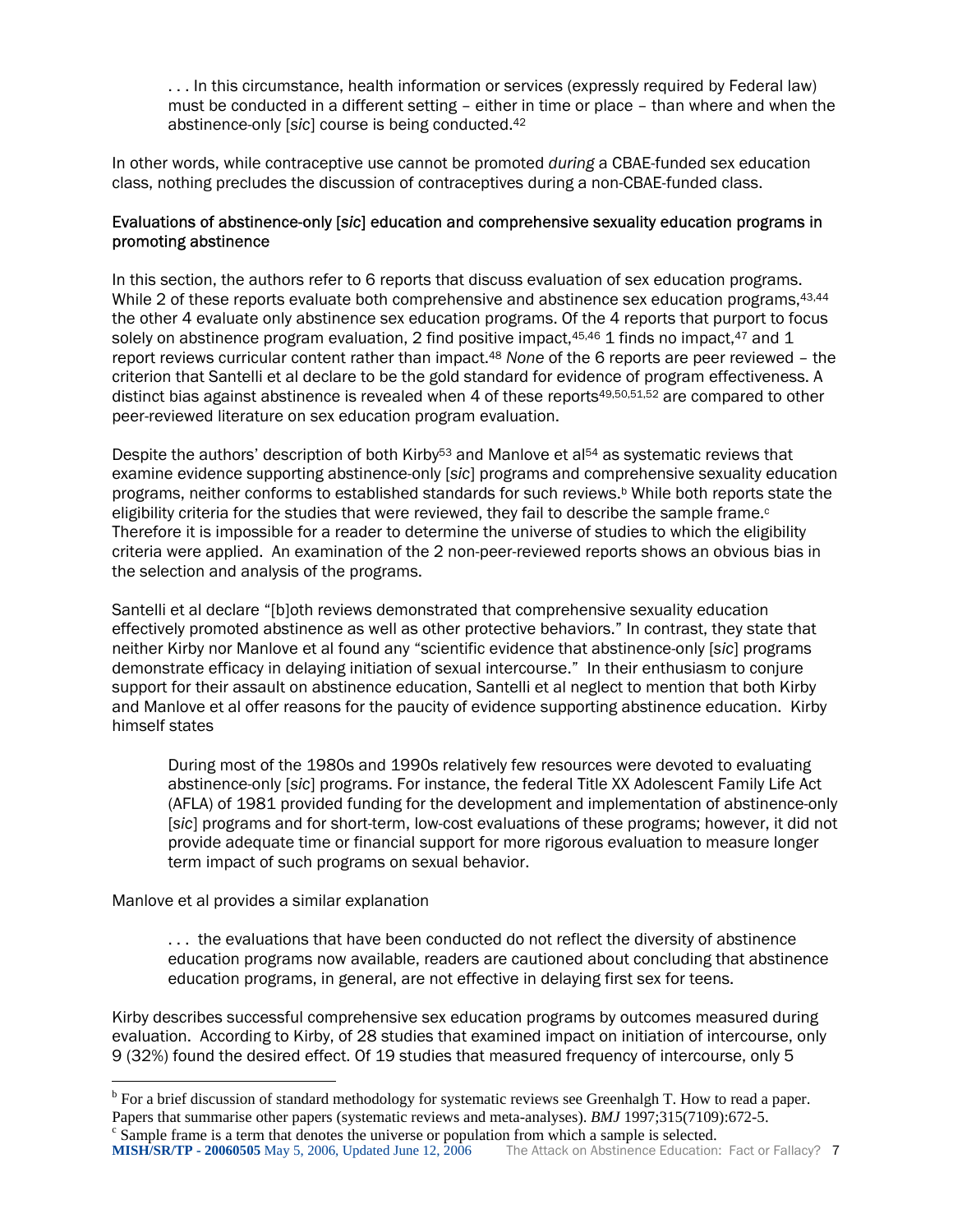reduced frequency (26%). Of 10 studies that examined number of sexual partners, only 3 (30%) reduced the number of partners. In summary, less than a third of the comprehensive sex education programs ha[d](#page-9-0) an impact in any category.<sup>d</sup> Because Kirby included some of the same studies in several categories, eliminating duplicates leaves just 12 studies with any significant results. Manlove et al evaluated 22 programs that fall into 5 categories: abstinence, sex education, HIV/AIDS and other STD education, youth development, and service learning programs. Two were described as abstinenc[e](#page-9-1) programs. Eighteen of the 22 were identified as having any positive impact.<sup>e</sup>

Medical Institute staff reviewed all the US-based studies that either Kirby or Manlove et al describe as having any impact. When multiple studies addressed the same program, we selected the more recently published study for review. Only studies published in peer-reviewed publications were reviewed. Finally, because most public discussions about sex education focus on school-based programs, we selected these for review.

#### Table 1. Selection criteria for review of effective studies mentioned by Kirby & Manlove et al.

| Study descriptor                   | Kirby | <b>Manlove</b><br>et al |
|------------------------------------|-------|-------------------------|
| Programs with any positive impact  | 12    | 18                      |
| Unpublished                        | $-2$  |                         |
| Youth Development/Service Learning | $-1$  | -4                      |
| Non-US                             | ∩     | $-1$                    |
| School-based programs              | q     | 13                      |
| Studies common to both authors     | 6     | ൳                       |
| Studies unique to 1 author         | З     |                         |

 $\overline{a}$ 

Two of the 12 evaluations mentioned by Kirby are unpublished<sup>[55,](#page-23-50)56</sup> and 1 study was a fertility awareness program.[57](#page-23-35) When these 3 programs are eliminated, just 9 of Kirby's original "successful" programs remain. Manlove et al include service learning and youth development programs in their list of 18. Many activities for such programs occur *outside* the classroom. Eliminating these 2

types of programs leaves 14 programs that are described as showing *any* positive impact. One of the Manlove et al studies was performed in Canada<sup>58</sup> and is thus excluded from further review; this leaves 13. Six of the Manlove et al studies had been previously reviewed by Kirby. Between Kirby and Manlove et al, a total of 16 US-based, school-based, peer-reviewed studies were described as having any impact. Only 1 of these<sup>59</sup> was listed as an abstinence program by Manlove et al. We reviewed all 16 programs. We also examined 2 abstinence programs published in peer-reviewed journals after the Manlove et al report.<sup>[60,](#page-23-38)61</sup> Since 1 of the 2 abstinence programs<sup>62</sup> had a quasiexperimental evaluation design (a criterion for inclusion in studies reviewed by Kirby or Manlove et al), it was added to our list of 16, for a total of 17 studies.

Santelli et al rightly point out that measuring biological outcomes such as STI or teen pregnancy rateswould improve the validity of program evaluations.<sup>f</sup> Since measuring such outcomes is both difficult and expensive, behavioral outcomes known to be associated with reductions in STI or teen pregnancy rates are the next best alternative. Delay in sexual debut, reduction in number of sexual partners, frequency of intercourse, and consistent condom use are behavioral outcomes useful for program evaluation.

Table 2 summarizes the outcomes of interest reported in the 17 studies we reviewed. Of these 17 studies, 11 evaluate comprehensive sex education programs; 3 evaluate abstinence education; 2

<span id="page-9-0"></span><sup>&</sup>lt;sup>d</sup> Statistical significance is not the same as practical significance. The former is the minimum criteria to show any program effect. See Greenhalgh T. How to read a paper. Statistics for the non-statistician. II: "Significant" relations and their pitfalls. *BMJ* 1997;315(7105):422-5.

<span id="page-9-1"></span>This included positive association with sexual initiation as well as any other positive impacts such as contraceptive use or condom use.

<span id="page-9-2"></span>**MISH/SR/TP - 20060505** May 5, 2006, Updated June 12, 2006 The Attack on Abstinence Education: Fact or Fallacy? 8  $f$  Doniger (2001) and Vincent (1987) studies are the only examples of sex education programs where these rates have been shown to decline as a result of program intervention. Outside the US, Uganda's successful ABC program has been the only instance of HIV rates declining at population-level. See Genuis SJ, Genuis SK. Primary prevention of sexually transmitted disease: applying the ABC strategy. *Postgrad Med J*. 2005;81(955):299-301.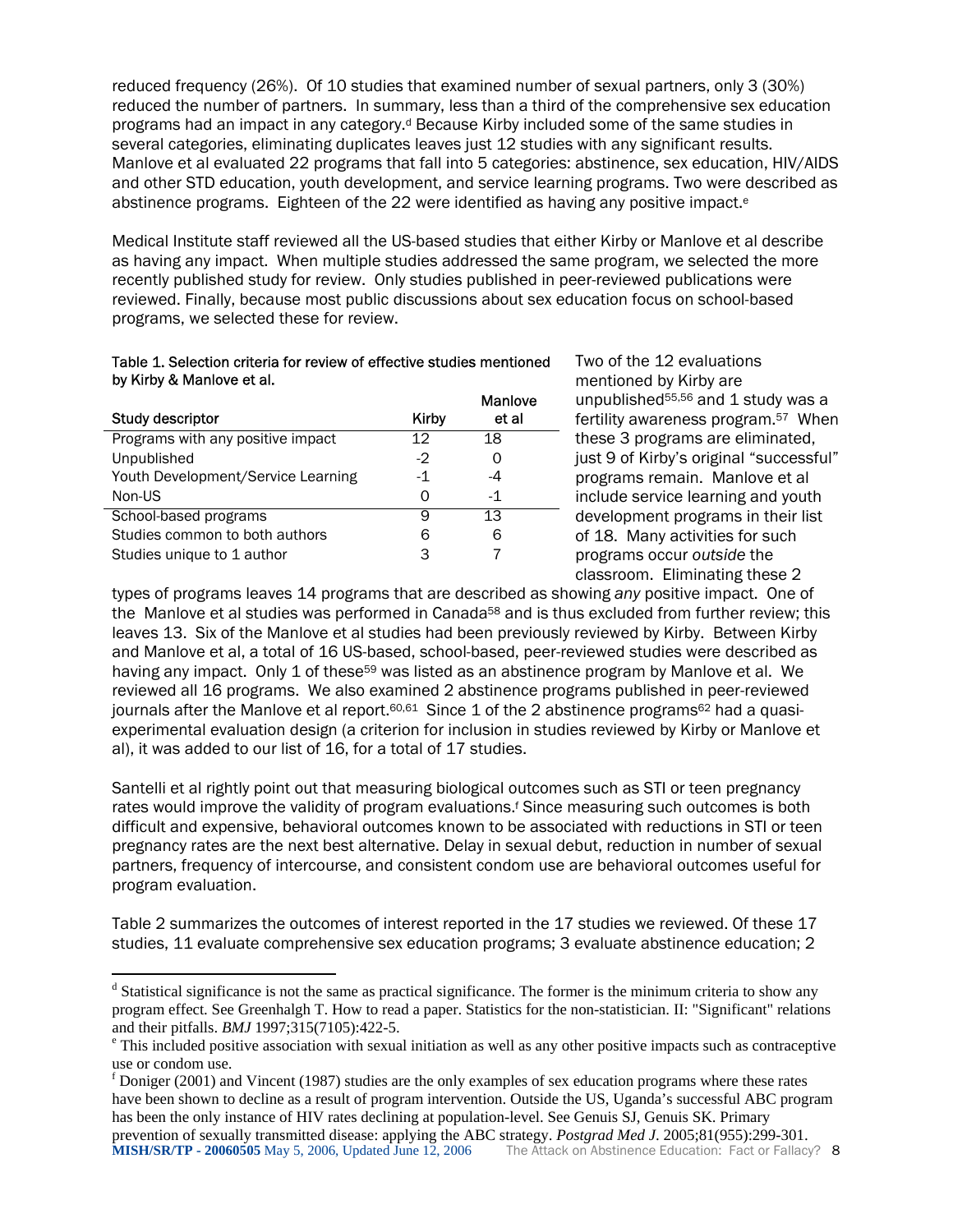evaluate delay-of-debut programs programs; and 1, both a comprehensive and an abstinence program. Of the 4 abstinence education programs, 1 was originally described by Manlove et al as an abstinence program;  $63$  another – originally described by Kirby as a comprehensive program $64$  – is actually an abstinence-until-marriage education program. The third program is discussed in an article that included evaluations of both a comprehensive and an abstinence program. [65](#page-23-40) The fourth program is the one we added. Two studies are delay-of-sexual debut programs and therefore fall somewhere between comprehensive sex education and abstinence education programs.<sup>66,67</sup>

| Program Type               | Onset of sexual<br>debut |       | Frequency of<br>intercourse |       | Partner#  |       | Consistent<br>condom use |       | Pregnancy<br>Rates |       | STI rates |       |
|----------------------------|--------------------------|-------|-----------------------------|-------|-----------|-------|--------------------------|-------|--------------------|-------|-----------|-------|
|                            | Effective                | Total | Effective                   | Total | Effective | Total | Effective                | Total | Effective          | Total | Effective | Total |
| Comprehensive              | $1+$                     | 10    | $2+$                        | 9     | $2+$      | 8     | 1+                       |       |                    |       |           |       |
| $(12$ studies) $\epsilon$  | $3+(m)$                  |       | $2+$                        |       | $1 + (f)$ |       |                          |       |                    |       |           |       |
|                            | $1 + (f)$                |       | (m)                         |       |           |       |                          |       |                    |       |           |       |
|                            | и<br>l --                |       | $1 -$                       |       |           |       |                          |       |                    |       |           |       |
| <b>Debut Delay</b>         | 1+                       | 2     | $1+$                        |       | $\Omega$  |       |                          |       | O                  | ◠     | O         | ⌒     |
| $(2$ studies) <sup>h</sup> |                          |       |                             |       |           |       |                          |       |                    |       |           |       |
| Abstinence                 | 1+                       | 3     | $1+$ (in                    | 3     | $1+$ (in  |       |                          |       |                    |       | O         | 0     |
| (4 studies) <sup>1</sup>   |                          |       | sexually                    |       | sexually  |       |                          |       |                    |       |           |       |
|                            |                          |       | active)                     |       | active)   |       |                          |       |                    |       |           |       |

|  |  | Table 2. Outcome Measures for Successful Sex Education Programs by Program Type |
|--|--|---------------------------------------------------------------------------------|
|--|--|---------------------------------------------------------------------------------|

*n* number of programs

 $\overline{a}$ 

+ desired effect of the intervention on the outcome

- opposite to the desired effect of the intervention on the outcome

f effect on female participants only

m effect on male participants only

All the programs were intended to affect pregnancy, STI, or HIV rates. Only 3 studies (1 comprehensive and 2 debut delay) measured STI rates; none found any effect. Only 3 studies (1 comprehensive and 2 debut delay) measured pregnancy rates; none found any effect. Five studies (3 comprehensive and 2 abstinence) assessed consistent condom use; 1 comprehensive study found a positive impact. For each of the other measured outcomes – partner number, frequency of intercourse, and delay of sexual debut – no more than half of the programs in any category had any positive impact. It is therefore misleading for Santelli et al to state that "Both reviews demonstrated that comprehensive sexuality education effectively promoted abstinence, as well as other protective behaviors."

While none of the programs in studies reviewed by Kirby or Manlove et al decreased pregnancy or STI rates, 2 abstinence-based programs have reported decreased pregnancy rates. Evaluations of both appear in the peer-reviewed literature[.68,](#page-23-58)[69](#page-23-59) Because both of these pregnancy-prevention programs were community-based, rather than simply school-based, we do not include them in Table 2. The more recent of the two projects was implemented in Monroe County, NY. By its end, pregnancy rates for 15- to 17-year-olds dropped from 63/1,000 to 49/1,000, significantly more than in the comparison community.<sup>70</sup> The earlier of the 2 programs was implemented in Denmark, SC. By its end, pregnancy rates for the intervention county were reduced by half. Pregnancy rates for 14 to 17-year-olds dropped from 54/1,000 to 25/1,000. In contrast, during the same time frame, pregnancy rates for the comparison communities rose from  $46/1,000$  to  $54/1,000$ .<sup>71</sup> The articles describing these 2 successful programs have been available since 2001 and 1987, respectively.

<span id="page-10-0"></span>g Aarons SJ 2000 *J Adolesc Health.*;27(4):236-47, Jemmott JB III 1992 *Am J Public Health.*;82(3):372-7, Main DS 1994, *Prev Med.*;23(4):409-17, Aarons SJ 2000 *J Adolesc Health.*;27(4):236-47, Levy SR 1995, *J Sch Health.*;65(4):145-51, Coyle KK 2004 *Am J Public Health*.;94(5):843-51, Jemmott JB III 1998 *JAMA*.;279(19):1529-36, Hubbard BM 1998, *J Sch Health.*;68(6):243-7, Sellers DE 1994, *Am J Public Health.*;84(12):1952-9, Moberg DP 1998 *AIDS Educ Prev*.;10(2):128-48, Coyle KK 2001 *Pub Health Rep*.;116(suppl. 1):82-93, Kirby D 1997 *Fam Plann Perspect*.;29(3):100-8. h

<span id="page-10-2"></span><span id="page-10-1"></span><sup>h</sup> Kirby D 1997 *Fam Plann Perspect*: 29(3):100-8, Howard M 1990 *Fam Plann Perspect*: 22(1): 21-6. Jemmott JB III 1998 *JAMA*.;279(19):1529-36, Olsen JA 1991 *Adolescence*.;26(103):631-41, Blake SM 2001 *Fam Plann Perspect*.;33(2):52-61, Borawski EA 2005 *Am J Health Behav*.;29(5):423-34.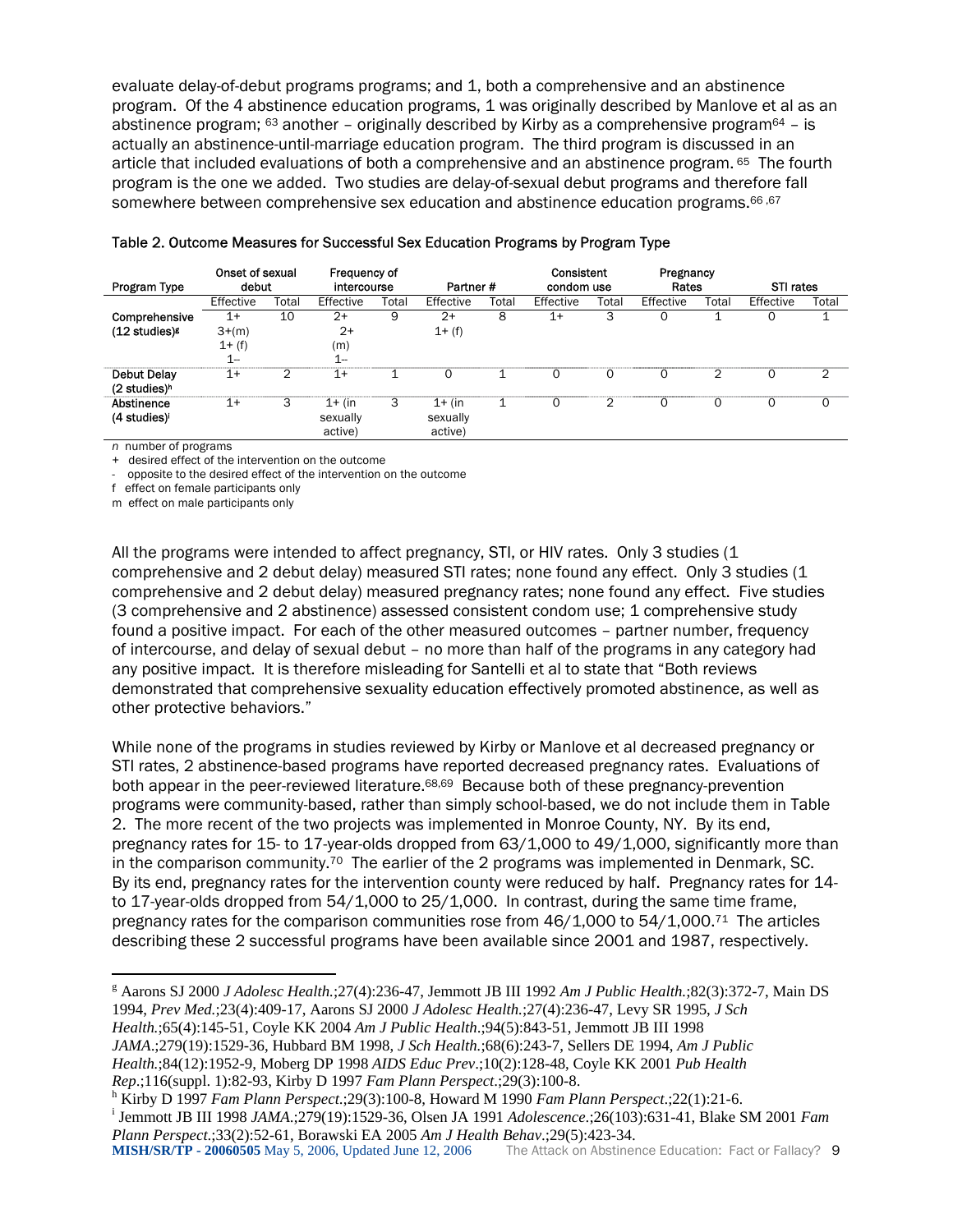The absence of even a remote allusion to these studies by Santelli et al is particularly inexcusable in light of their later statement that "[b]ased on our review of the evaluations of specific AO[*sic*]E curricula . . . in actual practice the efficacy of AO[*sic*]E interventions may approach *zero* [emphasis added]." The conspicuous omission of these articles, coupled with the authors' hyperbolic declaration, demonstrates systematic misrepresentation of the evidence.

Next, Santelli et al mention and summarily dismiss a review by Robert Rector that describes 10 successful abstinence programs.<sup>72</sup> Santelli et al quote another review of 10 state abstinence programs that "found no evidence of an impact on adolescent sexual behavior."[73](#page-23-61) While Santelli et al are quick to note that Rector's study was non-peer-reviewed, they fail to disclose (despite their earlier assurances that they would do so) that none of the other references in this section are peer reviewed.

Santelli et al also briefly discuss an ongoing evaluation of federally funded abstinence programs by Mathematica Policy Research, Inc.<sup>74</sup> According to the authors of this interim report, the evaluation addresses only a few of the "more than 900 abstinence education programs nationally that have received support through Title V, Section 510." This report states

The programs led youth to report views more supportive of abstinence and less supportive of teen sex than would have been the case had they not had access to the abstinence education programs. In addition, the programs increased perceptions of potential adverse consequences of teen and nonmarital sex. There also is some evidence that the programs increased expectations to abstain from sex and reduce dating.

Although preliminary, these data from junior high school students are quite promising.

The final evidence proffered against abstinence education programs by Santelli et al is a non-peerreviewed, nonscientific report prepared by staff of Senator Henry Waxman (D-CA).[75](#page-23-63) The Waxman report is not an evaluation of abstinence programs. Rather, it purports to be an evaluation of the content of 13 abstinence curricula. The report actually evaluates the content of 12 abstinence curricula and a 35mm sexual health slide set (which is not a curriculum).

#### Concepts of efficacy for abstinence in preventing pregnancy and STIs

In this section, Santelli et al argue that the effectiveness of contraceptives and abstinence should be compared for typical use. They go on to say "The most useful data in understanding the efficacy of abstinence come from examination of the virginity pledge movement in the . . . (Add Health) [Survey].<sup>76</sup>. . .Add Health data suggest that many teens who intend to be abstinent fail to do so, . . . [and] pledgers who failed at abstinence were less likely to use contraception after they did initiate sexual intercourse. . . . [Pledgers] were less likely to receive STI testing."

Both Santelli and the authors of the cited article - Bruckner and Bearman $77 -$  base their arguments on the same error. They mistakenly equate adolescents who have taken an abstinence pledge to those who have completed an abstinence education curriculum. Virginity pledges are typically made by youth who attend a one-time, usually short, event. In contrast – like other types of sex education – abstinence education occurs over an extended period and has learning objectives as well as preand posttests. Therefore, it is incorrect to equate virginity pledges with abstinence education.

It should be noted that pledgers may or may not have attended an abstinence course. According to Bruckner and Bearman, although a majority of pledgers eventually became sexually active, as a group they debuted later than nonpledgers and had, on average, fewer sexual partners (1.9 for pledgers vs. 2.7 for nonpledgers for females  $[p \le .000]$  and 1.5 for pledgers vs. 2.4 for nonpledgers for males [p = .000]). These are findings with significant implications for adolescent health. Multiple partners and early debut are closely linked and both are associated with increased incidence of STIs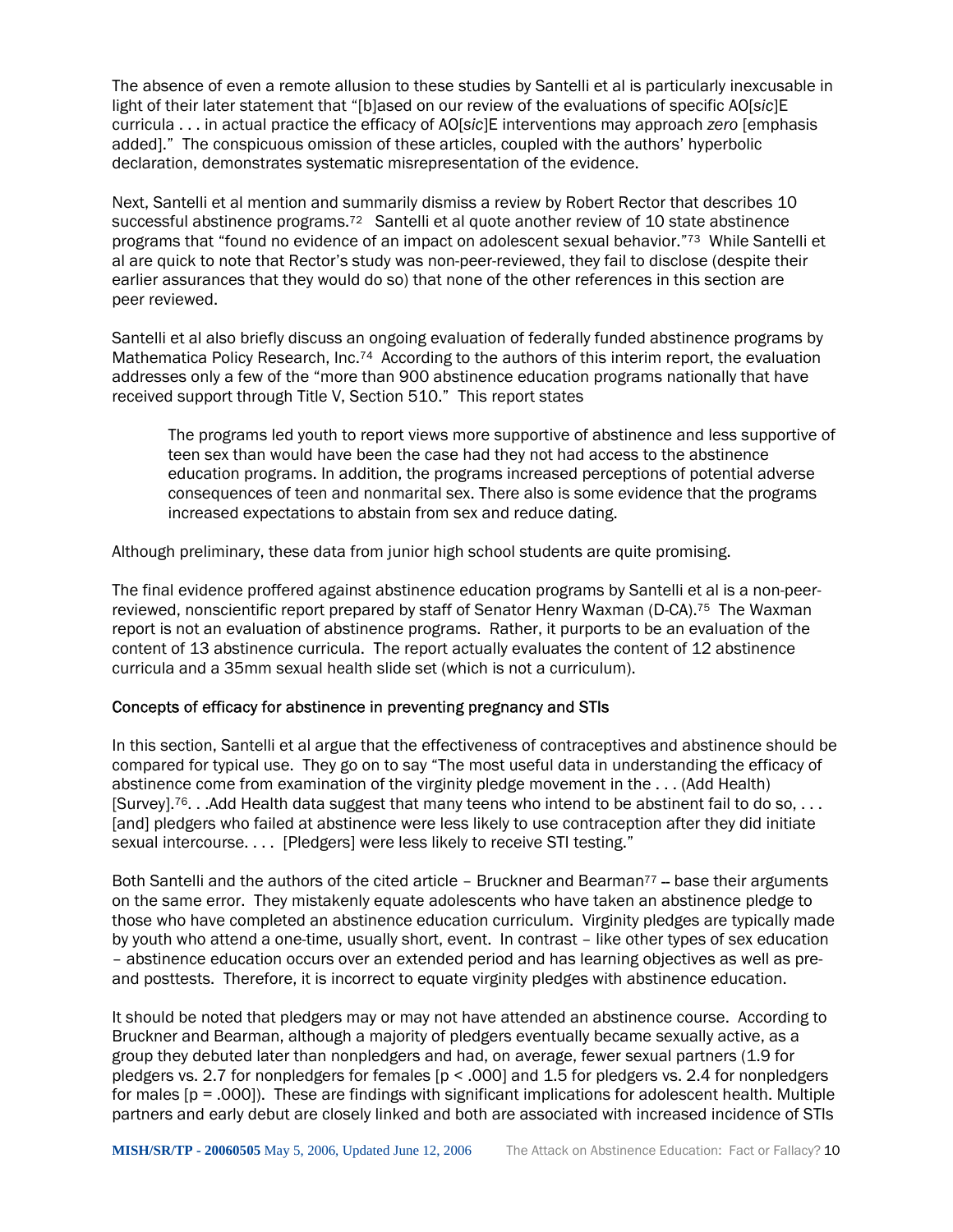and nonmarital pregnancy.<sup>[78,](#page-23-65)79</sup> Therefore it should come as no surprise that pledgers were less likely than nonpledgers to have visited a doctor about an STD (16% for pledgers vs. 21% for nonpledgers  $[p = 0.000]$  and to have been tested for an STD (18% for pledgers vs. 30% for nonpledgers for females [p= .000] and 6% for pledgers vs. 10% for nonnpledgers for males NS). Given that 1) most STIs cause no symptoms, 2) few people visit the doctor when asymptomatic, and 3) doctors seldom screen individuals for STIs, $80$  the adolescents who visited a doctor, and the adolescents who got screened, probably did so because they had symptoms. Because most STIs are asymptomatic, it is inevitable that both sexually active pledgers and nonpledgers had STIs that went undiagnosed.

Santelli et al, citing Bruckner and Bearman, then set up the straw man of condom use at first sex. They point out that pledgers and nonpledgers differ on condom use at first sex, but fail to indicate that the difference is slight (55% for pledgers and 60% for nonpledgers, p <0.02). Condom use at first sex is a one-time-only event of no epidemiological import. Not surprisingly, the relatively minor differences noted between pledgers and nonpledgers disappeared by the next Wave when both pledgers and nonpledgers had similar condom use rates at both "last sex" and during the previous year. Unfortunately, condom use at first sex is not an important variable when it comes to STI risk reduction. In contrast, consistent condom use, though rarely achieved (ie, 50% for adult HIVserodiscordant couples<sup>81</sup> and 14% for participants  $>14$  years of age in project RESPECT - a controlled trial of HIV/STD client-centered counseling)[,82](#page-23-30) does affect STI acquisition. Consistent (always) use reduces risk of HIV transmission by  $\sim 85\%$ <sup>83</sup> and reduces risk for STIs such as syphilis, gonorrhea, and chlamydia by  $\sim 30\%$  - 60%.<sup>84</sup> Although inconsistent condom use may decrease risk for HIV, $85$  and genital herpes, $86$  it may actually increase risk for gonorrhea and chlamydia. $87$ 

Next, Santelli et al mention that Robert Rector of the Heritage Foundation reanalyzed the Add Health data and criticized the Bruckner study. They then declare that " . . . the Rector study has not undergone peer review and it, in turn, has been severely criticized for manipulating statistical norms for significance." As evidence, they hold up a non-peer-reviewed opinion piece from an online news magazine[.88](#page-23-52) 

Santelli et al conclude this section with the following unsubstantiated assertion.

Based on our review of the evaluations of specific AO[*sic*]E curricula and research on virginity pledges, user failure with abstinence appears to be very high. Thus, although theoretically completely effective in preventing pregnancy, in actual practice the efficacy of AO[*sic*]E interventions *may approach zero* [emphasis added].

Promising data on the efficacy of abstinence education are beginning to appear. A 2005 peerreviewed article<sup>89</sup> showed that, at follow up, initially sexually active students in the abstinence education intervention reported fewer episodes of intercourse ( $p < .05$ ) and fewer partners ( $p < .01$ ) than their nonintervention counterparts. Sexually active adolescents in the intervention group were slightly more likely than their sexually active counterparts to use condoms consistently (OR 1.2, CI = 0.7 – 2.0), though this was not statistically significant. It is absurd to equate pledging, an activity, with an abstinence education program. Pledging is a poor surrogate for abstinence education. Nevertheless, Bruckner's findings that pledgers debuted later and had fewer partners than their nonpledging counterparts speaks well for this relatively brief activity.

#### Impact of abstinence-only policies on comprehensive sexuality education

In this section, Santelli et al state that "health professionals *strongly* [emphasis added] support comprehensive sexuality education." For proof, the authors cite a statement in an American Academy of Pediatrics (AAP) document,<sup>90</sup> an American Medical Association (AMA) policy,<sup>91</sup> and an American Public Health Association (APHA) publication.<sup>92</sup> Two of the 3 statements referenced (AAP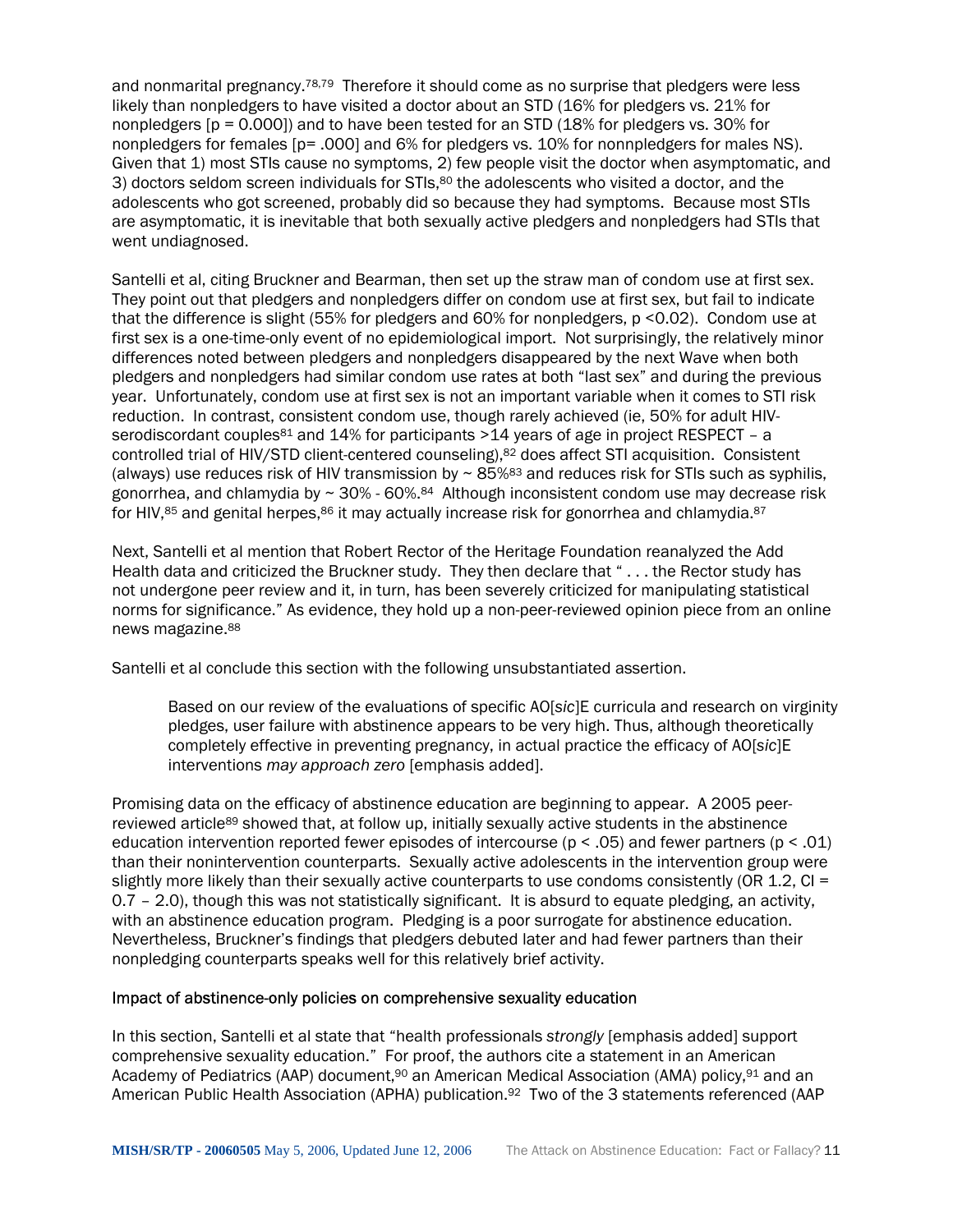andAPHA) do not contain the phrase "comprehensive sexuality education or "sex education."<sup>j</sup> Only 1 of these statements – the AMA statement – actually supports "comprehensive sexuality education."

Santelli et al next say that

 $\overline{a}$ 

[t]he cancellation of Programs that Work from [DASH] at the Centers for Disease Control and Prevention, [*sic*] is another example [of comprehensive sex education being replaced by abstinence education]. Programs that Work used a rigorous peer-reviewed process to identify programs that were effective in changing adolescent sexual risk behaviors; this cancellation is believed to be the result of the [CDC's] failure to identify any abstinence-only [*sic*] programs as effective.

As evidence, the authors cite a 2002 Waxman letter to DHHS Secretary Thompson posted on The Memory Hole[.93](#page-23-69) After reading this letter, readers who are only marginally familiar with the topic might think that "Programs that Work" was some sort of federally funded program that was cancelled. In fact, Programs that Work was a *list* of 7 classroom-based educational programs targeting tobacco use, HIV, STD, and pregnancy prevention for school-aged youth. To be included on this list, program curricula had to have been evaluated in a quasi-experimental fashion and the results of the evaluation published in a peer-reviewed journal. Thus, the assertion that CDC cancelled Programs that Work is deceptive. It is correct that the webpage, last updated on October 24, 2000, no longer appears. The CDC, like other government agencies, is constantly updating its website. No evidence is provided to support the theory advanced by Santelli et al that this was a result of CDC's failure to "identify any abstinence-only [*sic*] programs as effective."

Next, Santelli et al describe a 2005 Waxman letter to DHHS Secretary Leavitt that characterized federally sponsored "abstinence-inspired DHHS (4parent[s].gov) website as inaccurate and ineffective, promoting misleading and inaccurate information on STIs and condoms, and providing a narrow focus on abstinence." Some representative examples of STI (chlamydia) and condom information from 4parents.gov appear below; the table is much larger and has references.

For example, an STD called [c]hlamydia is very common in the United States and the rest of the world. Between 3 and 14 percent of teen girls and young women (15 to 24 years old) who come into family planning clinics have this disease. Again, it's important that you tell your teen son or daughter that [c]hlamydia often doesn't have any symptoms, or, if it does, they may be mild lower stomach pains at the onset of the infection.

Antibiotics can cure [c]hlamydia if a person is tested and found to be infected. But if it's not treated soon enough, [c]hlamydia can cause scars in the fallopian tubes where fertilization occurs. These scars can cause a tubal pregnancy (where the developing fetus is trapped in the fallopian tube), or infertility (when the young woman can't have a baby). Chlamydia and a similar but more damaging infection called gonorrhea can cause pain in the lower abdomen in women even after treatment. Both [c]hlamydia and gonorrhea can cause a discharge and pain in the penis of men. But most men who are infected don't know they are infected either.

<span id="page-13-0"></span>**MISH/SR/TP - 20060505** May 5, 2006, Updated June 12, 2006 The Attack on Abstinence Education: Fact or Fallacy? 12 <sup>j</sup> The AAP statement says that "[c]hildren and adolescents need accurate and comprehensive education about sexuality to practice healthy sexual behavior as adults" and that pediatricians should "[e]ncourage schools to begin sexuality education in the fifth or sixth grade as a component of comprehensive *school health education* [emphasis added] and to use curricula that provide effective and balanced approaches to puberty, abstinence, decision-making, contraception, and STD and HIV prevention strategies . . . " The APHA statement encourages government leaders to ensure that "sexuality education programs include comprehensive, medically-accurate information.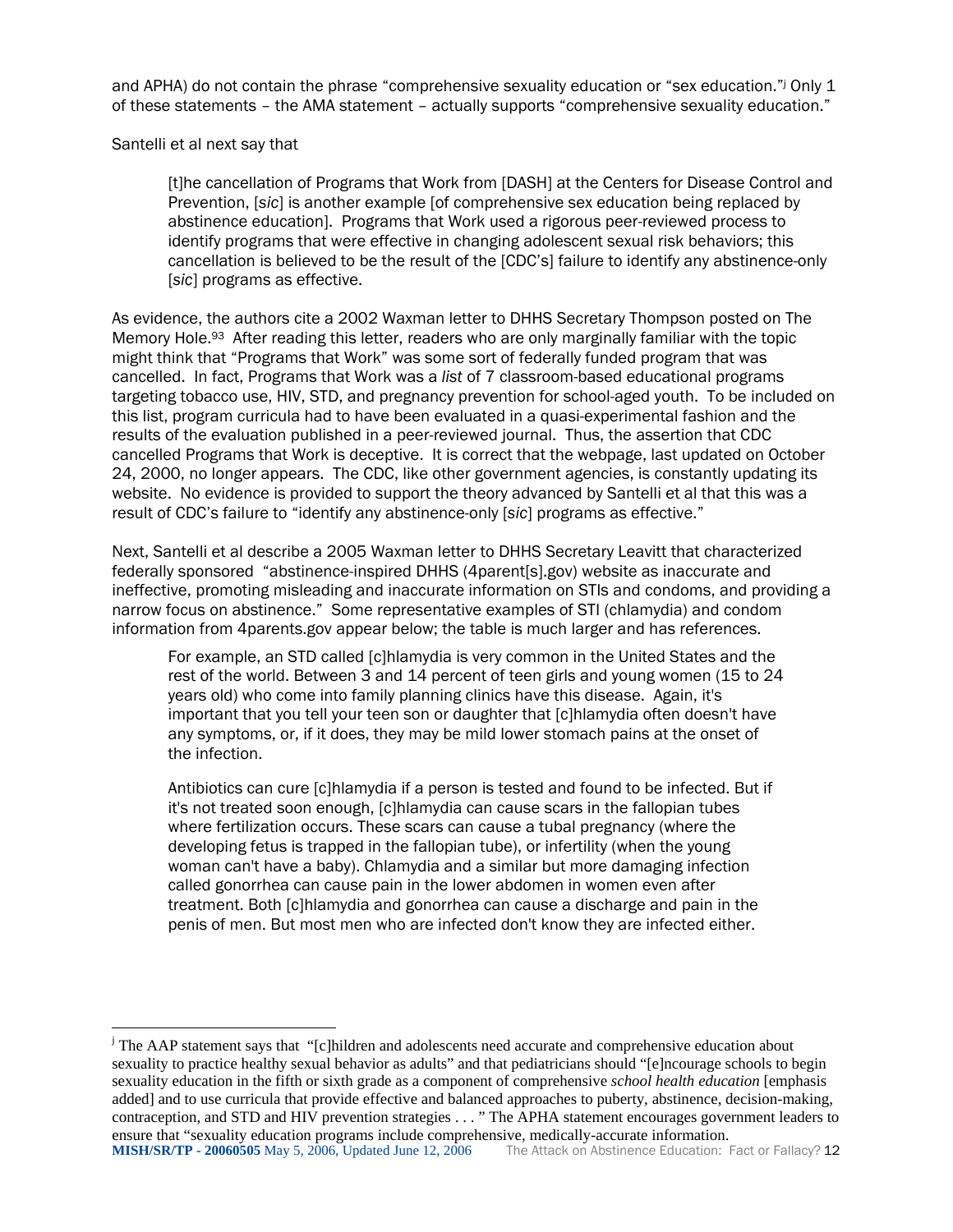| Common STDs                                                                | Chlamydia                                                                                       | <b>HSV: Herpes Simplex</b>                                                                       | Human Papilloma Virus<br>(HPV) and Genital Warts                                                                                                   | <b>HIV/AIDS</b>                                                                          |
|----------------------------------------------------------------------------|-------------------------------------------------------------------------------------------------|--------------------------------------------------------------------------------------------------|----------------------------------------------------------------------------------------------------------------------------------------------------|------------------------------------------------------------------------------------------|
| Can condoms help if<br>always used (100% of<br>the time and<br>correctly)? | Condom use is<br>associated with some<br>decreased risk. (Risk<br>reduction is 50% or<br>less.) | Condom use is associated<br>with some decreased risk.<br>KRisk reduction is 50% or<br>$less.$ )* | No evidence that condom<br>luse reduces risk of HPV<br>linfection. Some evidence<br>that condoms reduce the<br>risk of HPV-associated<br>diseases. | Condom use<br>decreases the risk<br>of HIV/AIDS<br>transmission by<br>approximately 85%. |

Even when a condom is used every time someone has sex, the person can still get an STD if the condom slips, breaks or is used incorrectly. If this happens, the chances of getting an infection increase dramatically. You should also know that condoms only partially protect people from bacterial and viral infections that live on the skin. For example, herpes and HPV can be shared by contact with infected areas of the skin that are not covered by the condom, even when there are no signs of infection or symptoms. Condoms do a better job of protecting against some STDs than others. The STD chart tells whether condoms protect a lot or a little for each of the common STDs.

While condoms aren't perfect, they are the only method of contraception that can help reduce the risk of STDs. Other methods of contraception like birth control pills, shots and patches do not reduce the risk of STDs. Tell your son or daughter that the best way to avoid getting an STD is for them not to have vaginal, oral, or anal sex until they are in a mutually faithful, monogamous relationship, preferably marriage.

This information differs little from that appearing on CDC websites, and is consonant with both the NIH report on condom efficacy<sup>94</sup> as well as more recent documents.<sup>95</sup> Additionally, the last sentence of the condom paragraph quoted above, far from providing a "narrow focus on abstinence," is in agreement with the 2004 Common Ground statement,<sup>96</sup> endorsed by 140 AIDS specialists and policy-makers from 20 countries, which states

[W]hen targeting young people, for those who have not started sexual activity the first priority should be to encourage abstinence or delay of sexual onset, . . . After sexual debut, returning to abstinence or being mutually faithful with an uninfected partner are the most effective ways of avoiding infection.

It is worth noting that health-related government websites and information often offer opinions rather than evidence-based information on sexual health topics. For instance, from 1999 until 2002 the following statement was posted on the FDA website, "Some experts believe nonoxynol-9 may kill the AIDS virus during intercourse, too. So you might want to use a spermicide along with a latex condom as an added precaution. . . . "[97](#page-23-57) This statement was posted despite the fact that *no* clinical trials had *ever* demonstrated any risk reduction for HIV transmission associated with nonoxynol-9; in fact, some studies had suggested *increased* STI risk. As recently as May 2006, the CDC website[98](#page-23-71) contained the following HIV prevention information

Studies have shown that latex condoms are very effective, though not perfect, in preventing HIV transmission when used correctly and consistently. . . If you choose to perform oral sex with either a male or female partner and this sex includes oral contact with your partners [sic] anus (analingus or rimming), use a latex barrier (such as a natural rubber latex sheet, a dental dam or a cut-open condom that makes a square) between your mouth and the anus. *Plastic food wrap* [emphasis added] also can be used as a barrier.

Although there are multiple studies to support the first sentence in this statement, there are *no* studies to support the recommendations that follow it. Recommendations that are based solely on opinion should be clearly described as such.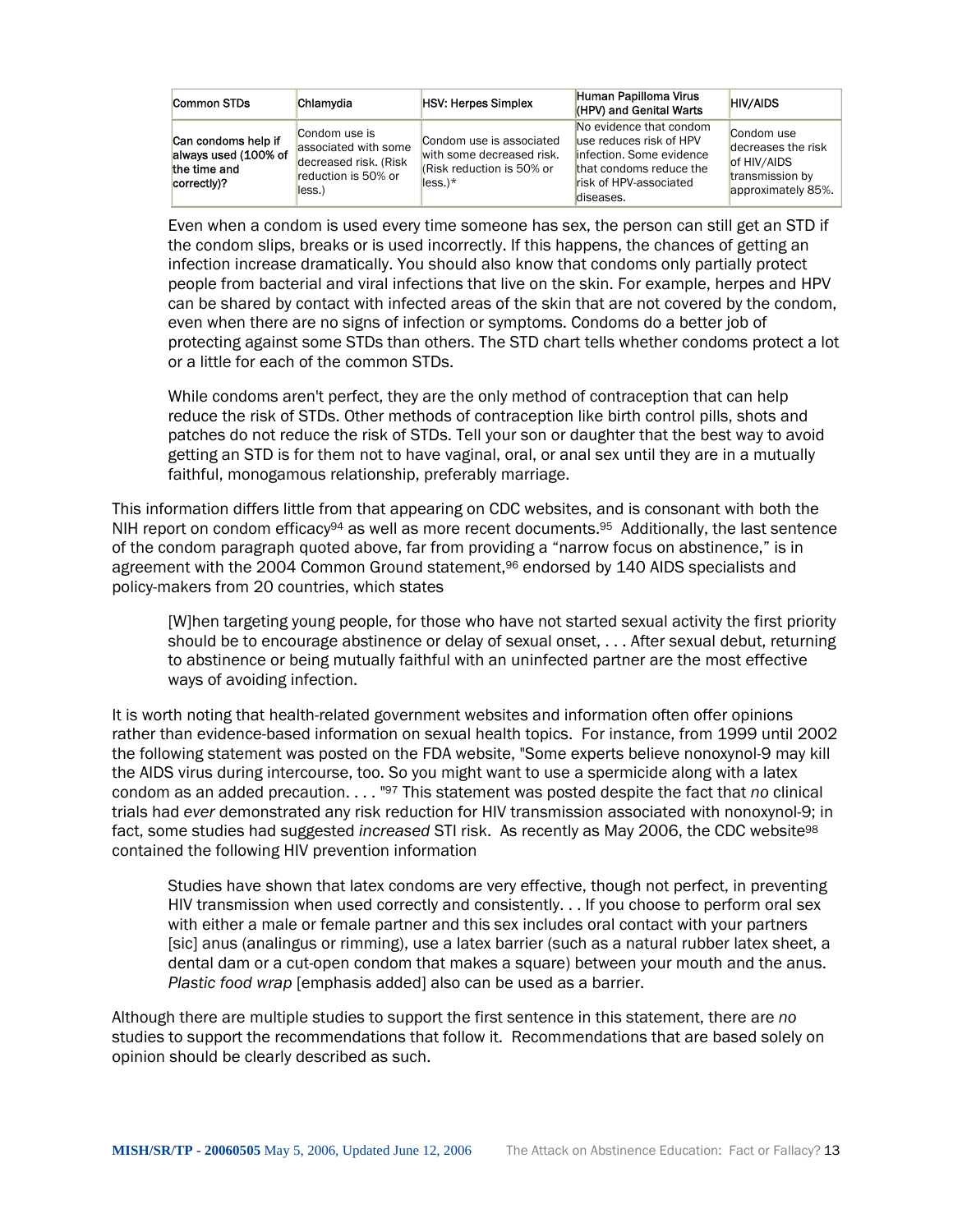Finally, Santelli et al state that in 1999, one quarter of surveyed sex education teachers "said they were prohibited from teaching about contraception." Although readers may interpret this as evidence of federal restrictions or censorship, the authors failed to mention that the very same survey revealed that half of the teachers said that they *had been directed to teach* about birth control, and also that the proportion of teachers who formally taught about birth control changed little between 1988 (70%) and 19[99](#page-23-72) (68%).<sup>99</sup> All this survey demonstrates is that decisions about curriculum content are made at the state and local rather than the federal level.

#### Impact of federal abstinence policies on pregnancy and HIV prevention programs

In this section, Santelli et al state that because program priorities for "Title X grantees would include a focus on extramarital abstinence education and counseling, increasing parental involvement in the decisions of minors, the reporting of statutory rape, and working with faith-based organizations," efforts to promote "*effective* reproductive health services for adolescents" may be weakened. They cite a 2-page Guttmacher report.[100](#page-23-73) This report, however, provides *no* evidence to substantiate the assertion. Instead, it mentions that services include "extramarital abstinence education and counseling" designed to "encourage abstinence outside a mutually monogamous marriage or union" and states that HIV/AIDS education "should incorporate the 'ABC' message."

Next, Santelli et al state that the President's Emergency Plan for AIDS Relief (PEPFAR) that requires grantees to promote abstinence-until-marriage programs has influenced global HIV prevention efforts. They go on to assert that the "US government policy has become a source for misinformation and censorship in these countries." The policy to which the authors refer, ABC – or abstinence, be faithful, and use condoms – was adopted from Uganda, the one country in the world to have dramatically reversed a nationwide HIV epidemic.[101](#page-23-74) 

To support their allegations of misinformation and censorship, Santelli et al cite from the non-peerreviewed *Human Rights Watch*.[102](#page-23-75) However, a word search (misinformation, censorship) of the document reveals no passages that are remotely relevant to this assertion. Although one passage states that "according to testimony gathered by [HRW] in 2002, government officials [in India] and medical staff sometimes provided misinformation about HIV transmission and disease progression," this is also irrelevant, as India is not a PEPFAR country and the PEPFAR initiative was not announced until January 2003.

Finally, the authors maintain that the emphasis on abstinence "may have reduced condom availability and access to accurate information on HIV/AIDS" in some countries. However no data are provided to support the assertion that condom availability has been reduced by US government policy. Santelli et al neglect to mention that to date, in HIV endemic areas such as sub-Saharan Africa, the countries with the highest levels of condom availability are also the countries with the highest HIV prevalences; and that the countries with low availability have low HIV rates.<sup>[103](#page-23-76)</sup>

#### Abstinence-only [*sic*] education and sexually active youth

In this section, Santelli at al state, "Programs geared to adolescents who have not yet engaged in coitus systematically ignore sexually experienced adolescents, a group with specific reproductive health needs and who often require more than abstinence education." While they cite 1 commentary,[104](#page-23-77) they provide no data to support this assertion.

To the contrary, the authors of a recent peer-reviewed evaluation of an abstinence curriculum<sup>[105](#page-23-78)</sup> describe the curriculum as ". . . designed to address both the sexually experienced and inexperienced by emphasizing the value of renewed abstinence among the sexually experienced." Additionally, the 2004 Common Ground statement,[106](#page-23-79) mentioned earlier, advises sexually active young people to [return] to abstinence or [be] mutually faithful with an uninfected partner . . . [to avoid HIV] infection.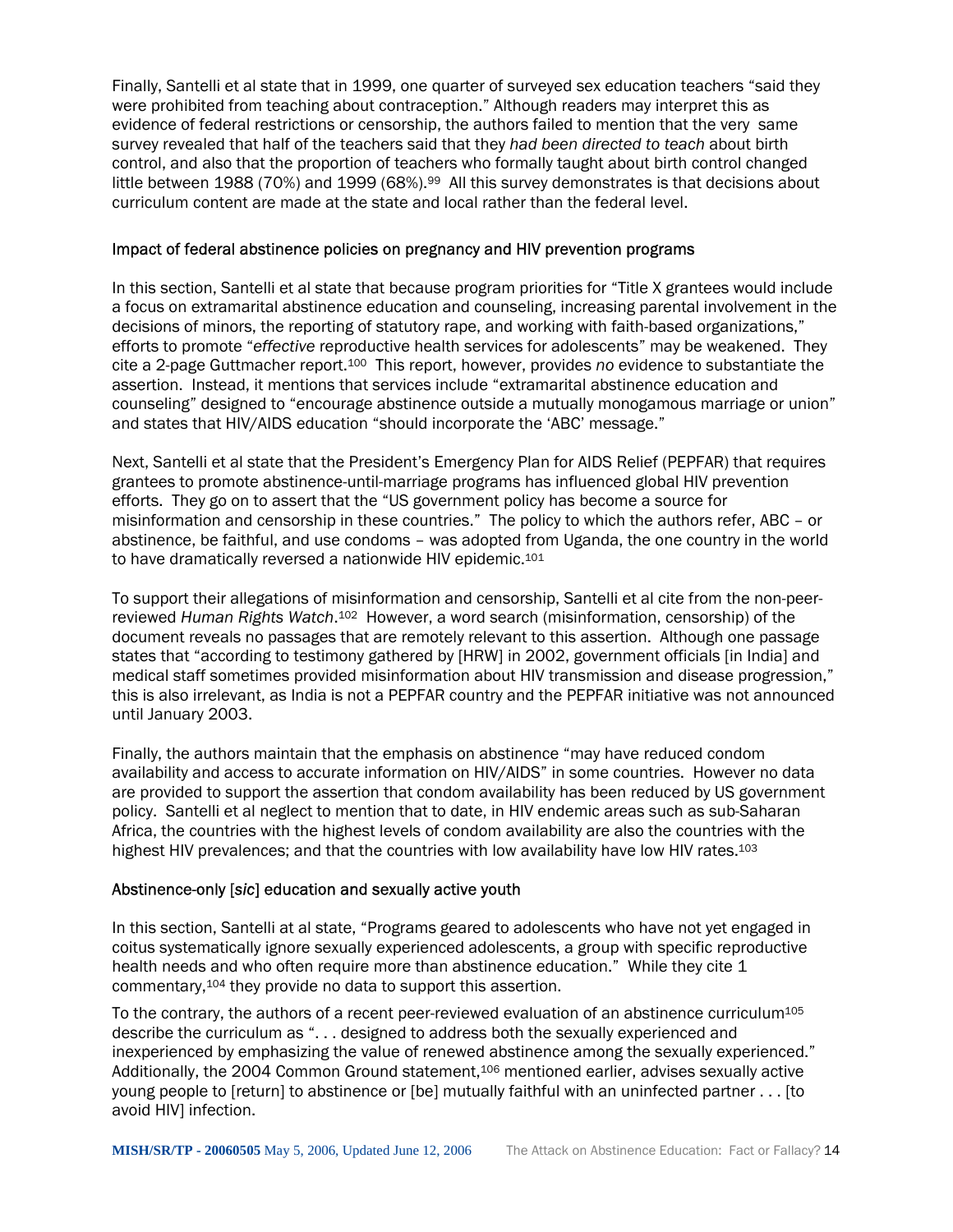## Abstinence-only [*sic*] education and GLBTQ youth

In this section, Santelli et al allege that "[a]bstinence-only [*sic*] sex education *may* [emphasis added] have profoundly negative impacts on the well-being of gay, lesbian, bisexual, transgender and questioning youth." They provide no citation to support this allegation.

They go on to state that abstinence only [*sic*] sex education classes " . . . *often* [emphasis added] stigmatize homosexuality as deviant and unnatural behavior." The cited reference<sup>107</sup> does not contain the words "stigmatize" or "deviant" and just 1 abstinence education curriculum that describes anal intercourse as "unnatural behavior" is mentioned. However, the referenced curriculum does not describe homosexuality as deviant or unnatural.

Finally, Santelli et al assert that "[h]omophobia contributes to health problems such as suicide, feeling of isolation and loneliness, HIV infection, substance abuse, and violence among GLBTQ youth." Although 2 articles by Garafalo et al are cited to support this statement, neither one mentions the word "abstinence" in any context. One article<sup>108</sup> makes no mention of the word "homophobia;" Garafalo et al do, however, state that "the data collected were part of a crosssectional survey, and therefore we cannot draw conclusions about causality." The other article<sup>109</sup> is a review that cites other review articles to support the contention that "internalized homophobia" causes risky behavior. Scientific articles that use primary sources to support their arguments are usually considered more credible than those relying on secondary or tertiary sources.

#### The human right to sexual health information

In this section, Santelli et al state that "although abstinence is often presented as the moral choice for adolescents, we believe that the current federal approach focusing on AO[*sic*]E raises serious ethical and human rights concerns."

Despite having previously rejected moral considerations to inform public health prevention messages, throughout the last 3 sections of this article, the authors tout internationally recognized ethical obligations as the *ne plus ultra* of public health decision making. They appear oblivious to the fact that ethics has to do with conforming to moral standards or to professional standards of conduct. And, despite having communicated with a "broad range of scientists and policymakers," the authors appear unable to identify *any domestic* documents or policies to support their arguments. Instead, they rely exclusively on international documents.

No one would dispute that all individuals should be able to easily access complete and accurate HIV/AIDS and sexual health information so that they can attain the highest standard of health. No one would disagree that governments and government-funded health education and health care services should provide accurate information to their citizenry. Everyone would agree that any health information provided should be age appropriate. Likewise, right-minded people would agree that governments should take all necessary steps for the "prevention, treatment, and control of . . . diseases." However, Santelli et al select statements from international documents that appear to condone family planning services for children.

For instance, Santelli et al cite UN Guidelines on HIV/AIDS and Human Rights that state that "children and adolescents [should be ensured] adequate access to confidential sexual and reproductive health services, including HIV/AIDS information, counseling, testing and prevention measures such as condoms[.]["110](#page-23-83) 

Let us be perfectly clear: in the US, any child in "need" of reproductive health services or condoms is an abused child. Such a situation must − morally, ethically, and legally – be reported to authorities. Any adult who allows child abuse to go unreported is complicit in the abuse and is morally bankrupt. It is not surprising that Santelli et al quote international documents to support arguments for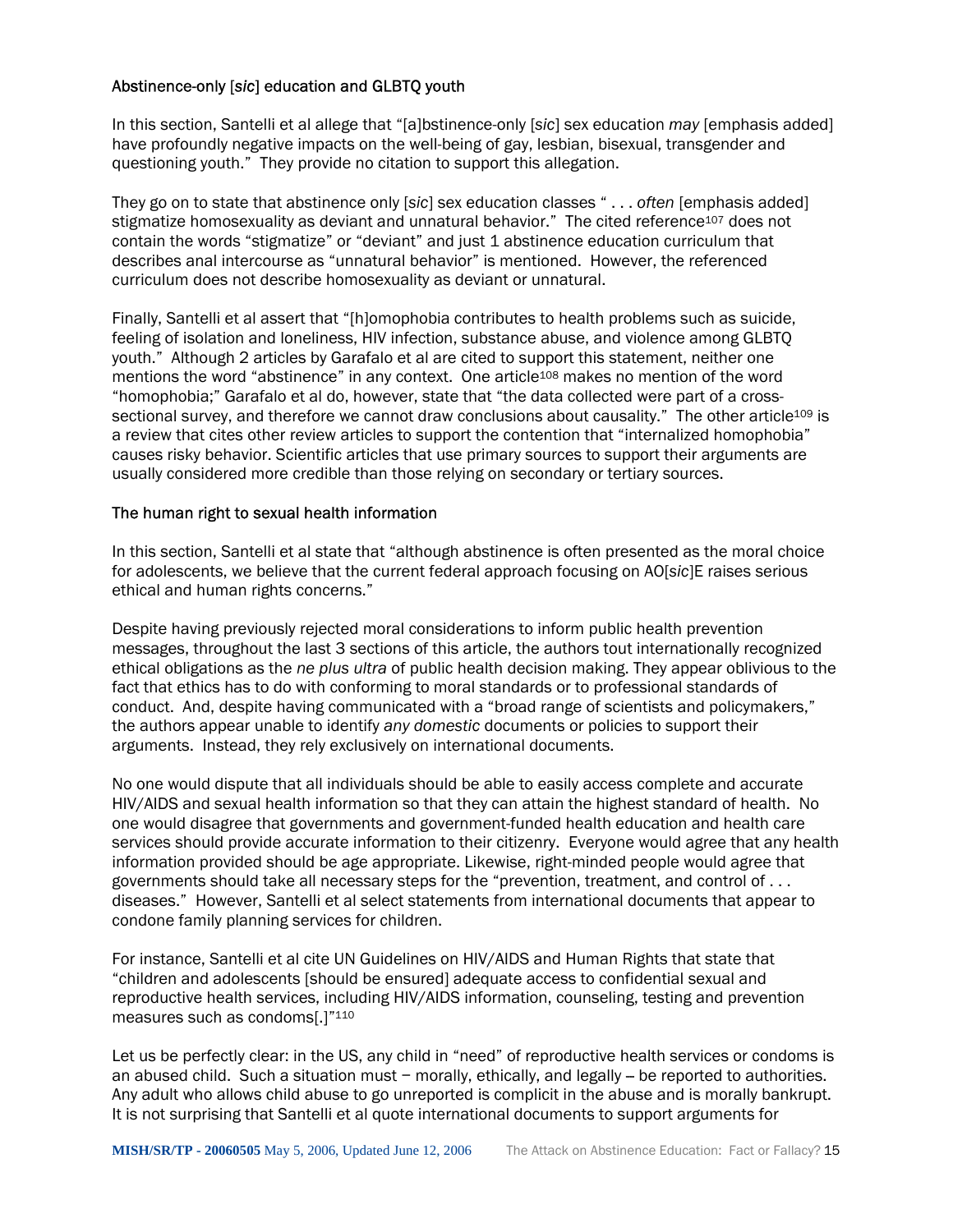pediatric reproductive health services and condoms. In the US, provision of reproductive services or condoms to children is considered a serious human rights violation as it implicitly condones the sexual exploitation and abuse of children.

#### Ethical obligations of health care providers and health educators

Throughout this section, Santelli et al remind the reader that healthcare providers have ethical obligations to provide accurate information, to not withhold information, and to provide informed consent. They then state that similar obligations apply to health educators. This is not exactly true, and most of the authors' errors in this section stem from conflating the professional roles, codes of conduct, and professional-client relationships for health educators and physicians. It is useful here to compare and contrast societal roles and responsibilities of health educators and healthcare providers. We focus here on physicians, as they are the healthcare providers with the most responsibility and are therefore held to the highest ethical standards.

*Health educators* are responsible for educating groups of students residing within a given community that has a particular set of norms and values. *Physicians* are responsible for treating and educating one patient at a time in a manner that is respectful of each patient's individual values, but without particular deference to community values. *Health educators* must tailor their messages to a population of students with a wide range of behaviors, backgrounds, and sensitivities. *Physicians* must tailor their communication to an individual patient. *Health educators* usually have a brief relationship (1 or 2 semesters) with their students. *Physicians* generally have much longer (often years) and more personal relationships with their patients. *Health educators* communicate information to students; this information is primarily unidirectional. *Physicians* communicate with their patients; this information is bidirectional. *Health educators* are not authorized to practice medicine. Indeed, they have a duty to be "truthful about their qualifications and the limitations of their expertise and provide services consistent with their competencies["111](#page-23-84) and to "recognize the boundaries of their professional competence . . . "[112](#page-23-85) *Physicians*, on the other hand, are authorized to practice medicine and have a duty to "study, apply, and advance scientific knowledge . . . [and] maintain a commitment to medical education.["113](#page-23-86) *Health educators* who interact with sexually active students should refer them to a *physician* (or other healthcare practitioner licensed to provide primary care under the supervision of an MD, such as an LNP or PA) for individualized attention.

The authors' statement that "[i]nformed consent requires provision of all pertinent information to the patient" applies to physicians only, and not to health educators, as suggested by the authors. Students are not patients and any health educator obtaining informed consent from a student is operating beyond the boundaries of their professional competence.[114](#page-23-87) In contrast, physicians are ethically obligated and legally required to employ informed choice to explain risks and benefits of proposed treatments to patients. According to the AMA, "informed consent [choice] is a process of communication between a patient and physician that results in the patient's authorization or agreement to undergo a specific medical intervention."[115](#page-23-88) During this process, the physician and patient discuss risks and benefits of proposed treatments and alternatives.

Sexually active adolescents need to be individually counseled by a physician or other healthcare provider about their risks and informed of the best way to avoid risks -- abstinence. Physicians should advise adolescents who plan to be sexually active on the expected degree of risk reduction for STIs and pregnancy provided by contraceptive and condom use. They should discuss oral sex and anal intercourse with sexually active adolescents. Physicians should tell sexually active adolescents that there are no scientific data that show that consistent condom use provides *statistically significant* HIV risk reduction for either oral sex or anal intercourse (Appendix). They should also teach sexually active adolescents how to use both contraceptives and condoms, and teach that both must be used *consistently* during vaginal sex to reduce STI and pregnancy risk. Physicians should regularly screen sexually active adolescents for STIs.[116](#page-23-89)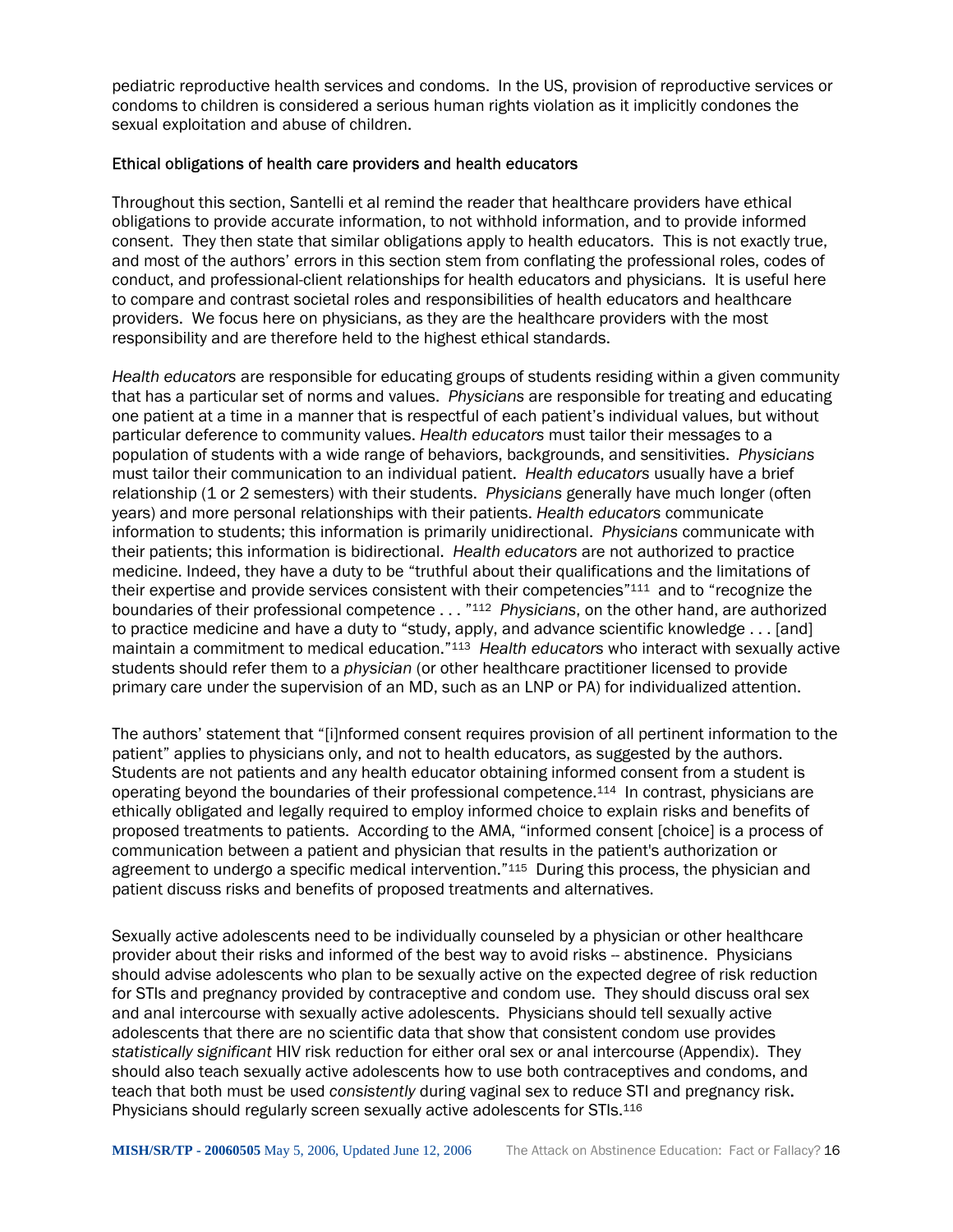No one would disagree that "it is unethical to provide misinformation" to students on sexual health, and most abstinence curricula discuss contraceptives and condoms. Santelli et al appear to suggest that educators who refrain from advising students about contraceptive and condom use are somehow keeping adolescents from "protecting" themselves against STIs and pregnancy. This statement is predicated upon the assumption that the use of contraceptives and condoms protect sexually active adolescents against STIs and pregnancy when, in fact, these methods only reduce the risk of these adverse outcomes. The authors conclude this section by stating that AO[*sic*]E is "ethically problematic" because it ". . . excludes accurate information about contraception, misinforms by overemphasizing or misstating the risks of contraception, and fails to require the use of scientifically accurate information while promoting approaches of questionable value." The authors have not disappointed the readers; they have maintained their strategy of presenting unsubstantiated allegations.

#### **Conclusion**

Over the last few years, abstinence education programs have been unfairly attacked from many quarters. While such attacks are to be expected from advocacy groups who oppose abstinence education, it is unusual for a peer-reviewed journal to publish a review article based on absent or unconvincing evidence. The Santelli et al review article is replete with serious omissions, misrepresentations, deviations from accepted practices, and opinions represented as fact.

Research on brain development [117](#page-23-90) demonstrates that it is important for adults who provide guidance to adolescents to give them more than just information -- they need direction. Most international HIV/AIDS experts agree that abstinence is the best choice for youth.[118](#page-23-91) Abstinence education is based on the public health principle of primary prevention – risk avoidance rather than risk reduction. Adolescents need to be given accurate information about STI and pregnancy risks associated with sexual activity. Both adults and adolescents need to know that although risk reduction strategies (ie, condoms and contraceptives) may partially reduce the burden of adverse outcomes in a population, they leave individuals at significant risk. In contrast, abstinence education teaches risk avoidance strategies that help adolescents to each achieve their human right to the "highest attainable standard of health."[119](#page-23-92) 

As summarized in Table 2, school-based sex education programs have yet to be proven effective in reducing STI or pregnancy rates. In contrast, evaluations of community-based abstinence programs published in peer-reviewed journals [120,](#page-23-93)[121](#page-23-94) have demonstrated effectiveness in significantly reducing pregnancy rates. Therefore, federal policies that promote community-based abstinence strategies for adolescent pregnancy and STI prevention are supported by scientific evidence. Adolescents need to receive a clear abstinence message from all sectors of society – from the media, from schools, from the faith community, from their peers, and most importantly, from their parents and other trusted adults. Anything less is neither moral nor ethical.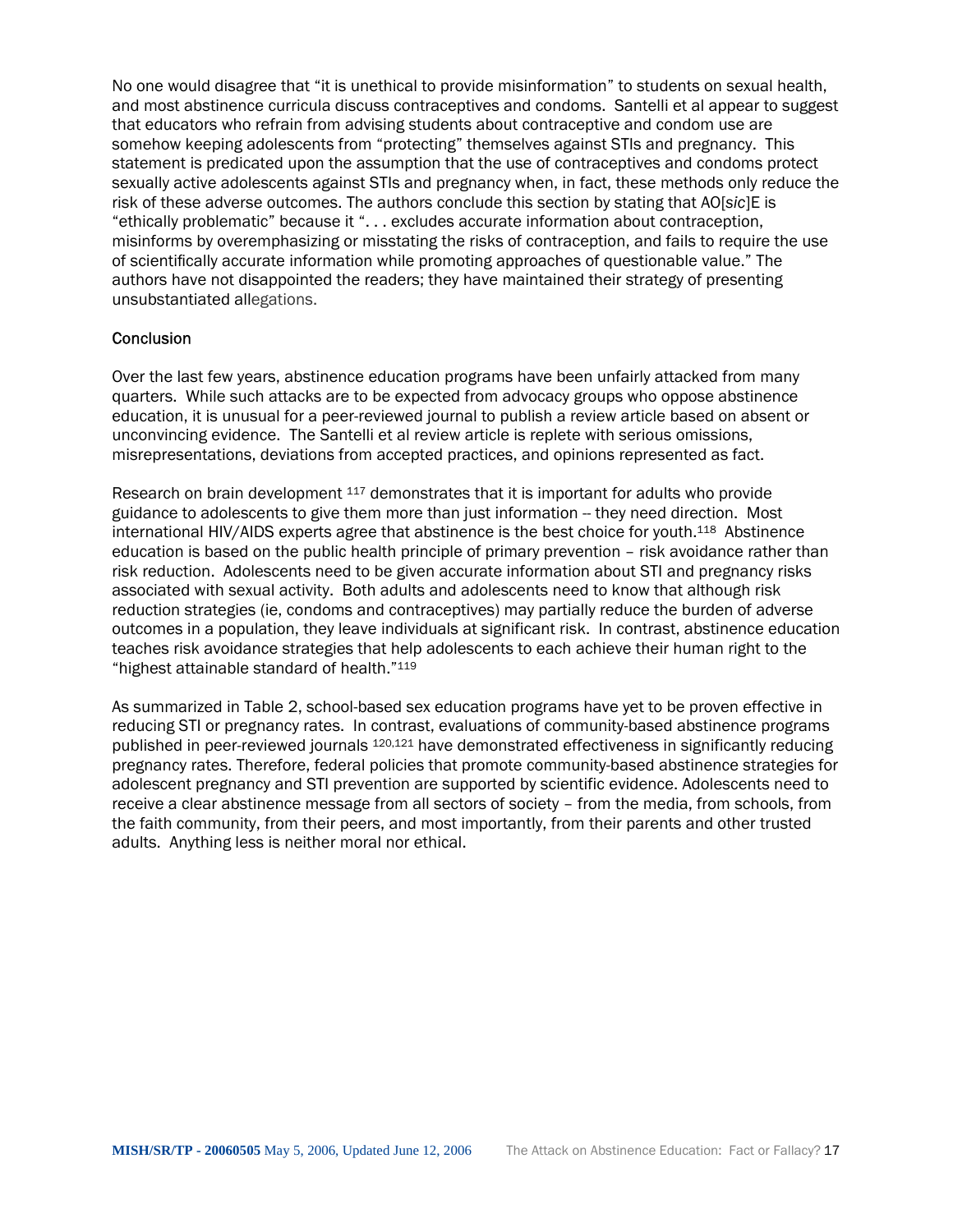#### References

 $\overline{a}$ 

<sup>1</sup> Santelli J, Ott MA, Lyon M, Rogers J, Summers D, Schleifer R. Abstinence and abstinence-only education: a review of U.S. policies and programs. *J Adolesc Health*. 2006;38(1):72-81. 2

<sup>2</sup> Santelli J, Ott MA, Lyon M, Rogers J, Summers D. Abstinence-only education policies and programs: a position paper of the Society for Adolescent Medicine. *J Adolesc Health.* 2006;38(1):83-7.

<sup>4</sup> Office of the United Nations High Commissioner for Human Rights and the Joint United Nations Programme on HIV/AIDS. *HIV/AIDS and human rights international guidelines. Second international consultation on HIV/AIDS and human rights, Geneva, September 23–25, 1996.* New York, Geneva: United Nations, 1998. U.N.Doc.

HR/PUB/98/1, paras. 38(g), 38(h). Available at: http://data.unaids.org/publications/irc-pub02/jc520-

humanrights\_en.pdf. Cited by Santelli J, Ott MA, Lyon M, Rogers J, Summers D, Schleifer R. Abstinence and abstinence-only education: a review of U.S. policies and programs*. J Adolesc Health*. 2006;38(1):72-81. 5

<sup>5</sup> Vincent ML, Clearie AF, Schluchter MD. Reducing adolescent pregnancy through school and community-based education. JAMA. 1987;257(24):3382-6.

<sup>6</sup> Doniger AS, Adams E, Utter CA, Riley JS. Impact evaluation of the "not me, not now" abstinence-oriented, adolescent pregnancy prevention communications program, Monroe County, New York. J Health Commun. 2001;6(1):45-60.

<sup>7</sup> Santelli, 2006, Abstinence, *op.cit.*<br><sup>8</sup> Perponsible Education About Life

<sup>8</sup> Responsible Education About Life Act, S 368, 109th Cong, 1st Sess (Feb 10, 2005).

- <sup>9</sup> Family Life Education Act, HR 768, 109th Cong, 1st Sess (Feb 10, 2005).
- $^{10}$  Responsible Education about Life Act, HR 2553, 109th Cong, 1st Sess (May 23, 2005).

<sup>11</sup> Prevention First Act, S 20, 109th Cong, 1st Sess (Jan 24, 2005).

 $12$  To expand access to preventive health care services that help reduce unintended pregnancy, reduce the number of abortions, and improve access to women's health care, S 844, 109th Cong, 1st Sess, (Apr 19, 2005).<br><sup>13</sup> Prevention First Act, HR 1709, 109th Cong, 1st Sess (Apr 19, 2005).<br><sup>14</sup> Kirby D. Sexuality education: it can reduce u

<sup>15</sup> Ellenberg J. Sex and significance: how the Heritage Foundation cooked the books on virginity. Slate [serial] online]. Posted July 7, 2005. Available from: http://slate.msn.com/id/2122093/ Cited by Santelli J, Ott MA, Lyon M, Rogers J, Summers D, Schleifer R. Abstinence and abstinence-only education: a review of U.S. policies and programs. *J Adolesc Health.* 2006;38(1):72-81.

<sup>16</sup> Kick R. Bush administration removes health info from federal web-sites. The Memory Hole web site. Posted 28 Oct 2002 Available from: www.thememoryhole.org/health/healthsites-scrub.htm. Cited by Santelli J, Ott MA, Lyon M, Rogers J, Summers D, Schleifer R. Abstinence and abstinence-only education: a review of U.S. policies and programs. *J Adolesc Health.* 2006;38(1):72-81.<br><sup>17</sup> *Webster's new twentieth century dictionary of the English language*, unabridged, 2nd Rev ed. New York: Simon

and Schuster, 1979, 1983

<sup>18</sup> Goodson P, Suther S, Pruitt BE, Wilson K. Defining abstinence: views of directors, instructors, and participants in abstinence-only until-marriage programs in Texas. *J Sch Health*. 2003;73(3):91–6.

<sup>19</sup> "virgin\* OR nonvirgin\*". PubMed [database online]. Bethesda, Md. : National Library of Medicine. 2006. Available at http://www.ncbi.nlm.nih.gov/entrez/query.fcgi. Accessed 5/1/2006.<br><sup>20</sup> Dorland's illustrated medical dictionary, 30th ed. Philadelphia, Penn.: W.B. Saunders, 2003

<sup>21</sup> Orr DP, Beiter M, Ingersoll G. Premature sexual activity as an indicator of psychosocial risk. *Pediatrics*. 1991;87(2):141-7.

<sup>22</sup> Hallfors DD, Waller MW, Bauer D, Ford CA, Halpern CT. Which comes first in adolescence--sex and drugs or

depression? *Am J Prev Med.* 2005;29(3):163-70.<br><sup>23</sup> Weinstock H, Berman S, Cates WJ. Sexually transmitted diseases among American youth: incidence and prevalence estimates, 2000. *Perspect Sex Reprod Health* 2004;36(1):6-10. <sup>24</sup> Centers for Disease Control and Prevention. Sexually transmitted diseases treatment guidelines 2002. *MMWR* 

2002;51(RR-6):1-80.

25 Albert B, Brown S, Flanigan C, eds. *Fourteen and younger: the sexual behavior of young adolescents.* Washington, DC: National Campaign to Prevent Teen Pregnancy; 2003.

26 Martin JA, Hamilton BE, Sutton PD, Ventura SJ; Menacker F, Munson ML. Births: Final Data for 2003 *Natl Vital Stat Rep.* 2005;54(2):1-116.<br><sup>27</sup> Shrier LA, Harris SK, Beardslee WR. Temporal associations between depressive symptoms and self-reported

sexually transmitted disease among adolescents. *Arch Pediatr Adolesc Med.* 2002;156(6):599-606.

<sup>&</sup>lt;sup>3</sup> Webster's New Universal Unabridged Dictionary. 2<sup>nd</sup> ed. New York: Simon and Schuster, 1983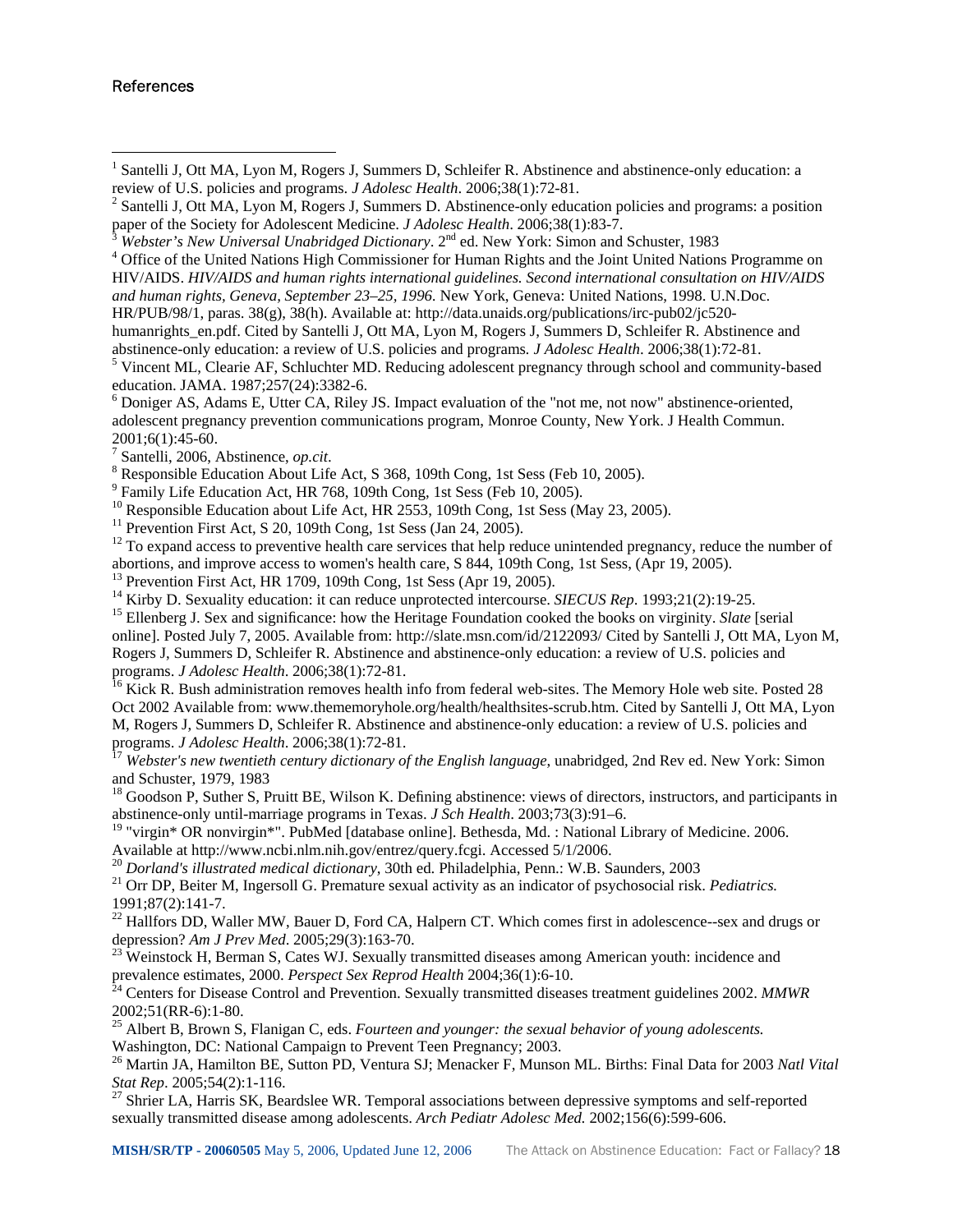<sup>28</sup> Salazar LF, DiClemente RJ, Wingood GM, Crosby RA, Lang DL, Harrington K. Biologically confirmed sexually transmitted infection and depressive symptomatology among African-American female adolescents. *Sex Transm Infect*. 2006;82(1):55-60.<br><sup>29</sup> Brown GW, Moran PM. Single mothers, poverty and depression. *Psychol Med.* 1997;27(1):21-33.

<sup>30</sup> Fu H, Darroch JE, Haas T, Ranjit N. Contraceptive failure rates: new estimates from the 1995 National Survey of Family Growth. *Fam Plann Perspect*. 1999;31(2):56-63.

<sup>31</sup> Crosby R, Salazar LF, DiClemente RJ, Yarber WL, Caliendo AM, Staples-Horne M. Health risk factors among detained adolescent females. *Am J Prev Med.* 2004;27(5):404-10.

<sup>32</sup> Abma JC, Martinez GM, Mosher WD, Dawson BS, Brittany S. Teenagers in the United States: sexual activity, contraceptive use, and childbearing, 2002. *Vital and Health Statistics* 2004;23(24):1-48. 33 Albert B. *American Opinion on Teen Pregnancy and Related Issues 2003*. Washington, DC: National Campaign

to Prevent Teen Pregnancy, 2004. Cited by Santelli J, Ott MA, Lyon M, Rogers J, Summers D, Schleifer R. Abstinence and abstinence-only education: a review of U.S. policies and programs*. J Adolesc Health.* 2006;38(1):72-81.

<sup>34</sup> Dailard C. Sex education: politicians, parents, teachers and teens. *Issues Brief (Alan Guttmacher Inst)*. 2001;(2):1–4. Cited by Santelli J, Ott MA, Lyon M, Rogers J, Summers D, Schleifer R. Abstinence and abstinence-<br>only education: a review of U.S. policies and programs. *J Adolesc Health.* 2006;38(1):72-81.

<sup>35</sup> Kaiser Family Foundation. *Sex in the 90s: Kaiser Family Foundation/ABC Television 1998 national survey of Americans on sex and sexual health. Menlo Park, Calif.: Kaiser Family Foundation; 1998.* 

*Americans on sex and sexual health*. Menlo Park, Calif.: Kaiser Family Foundation; 1998. 36 Zogby International. *Zogby international 2004 survey on parental opinions of character- or relationship-based abstinence education vs. comprehensive (or "abstinence-first," Then condoms) sex education: graphs of major findings.* Utica, NY: Zogby International, 2004.<br><sup>37</sup> Dailard, 2001, *op. cit.* 

 $\overline{a}$ 

<sup>38</sup> National Campaign to Prevent Teen Pregnancy. *With one voice 2003: America's adults and teens sound off about teen pregnancy: an annual national survey.* Washington, DC: National Campaign to Prevent Teen Pregnancy; 2003. 39 Dittus PJ, Jaccard J. Adolescents' perceptions of maternal disapproval of sex: relationship to sexual outcomes. *J Adolesc Health*. 2000;26(4):268-78. ; McNeely C, Shew ML, Beuhring T, Sieving R, Miller BC, Blum RW.

<sup>40</sup> Dailard C. Abstinence promotion and teen family planning: the misguided drive for equal funding. Guttmacher *Rep Public Policy*. 2002;5(1):1-3. Cited by Santelli J, Ott MA, Lyon M, Rogers J, Summers D, Schleifer R. Abstinence and abstinence-only education: a review of U.S. policies and programs. *J Adolesc Health*. 2006;38(1):72-81.

<sup>41</sup> Department of Health and Human Services, Health Resources and Services Administration, Health Resources and Services. *House Appropriations Committee report 106-521 on H.R. 3908, March 14, 2000*. Available at: http://ciponline.org/colombia/031402.htm. Accessed on 4/26/2006.<br><sup>42</sup> Department of Health and Human Services, Administration for Children and Families. Community-based

abstinence education program. I. D. Other Program Requirements. (Funding Opportunity Number: HHS-2006-ACF-ACYF-AE-0099). Available at: http://www.acf.hhs.gov/grants/open/HHS-2006-ACF-ACYF-AE-0099.html. Accessed 4/28/2006.

43 Kirby D. *Emerging Answers : Research Findings on Programs to Reduce Teen Pregnancy*. Washington, DC: The National Campaign to Prevent Teen Pregnancy, 2001.

44 Manlove J, Romano-Papillo A, Ikramullah E. *Not Yet: Programs to Delay First Sex among Teens.* Washington, DC: National Campaign to Prevent Teen Pregnancy, 2004.

45 Kirby D. *Do abstinence-only programs delay the initiation of sex among young people and reduce unintended pregnancy?* Washington, DC: National Campaign to Prevent Teen Pregnancy, 2002. Available at:

http://www.teenpregnancy.org/resources/data/pdf/abstinence\_eval.pdf. Cited by Santelli J, Ott MA, Lyon M, Rogers J, Summers D, Schleifer R. Abstinence and abstinence-only education: a review of U.S. policies and programs. *J Adolesc Health*. 2006;38(1):72-81. 46 Maynard RA, Trenholm C, Devaney B, et al. *First-Year Impacts of Four Title V, Section 510 Abstinence* 

*Education Programs.* Princeton, NJ: Mathematica Policy Research, Inc., 2005. Cited by Santelli J, Ott MA, Lyon M, Rogers J, Summers D, Schleifer R. Abstinence and abstinence-only education: a review of U.S. policies and programs. *J Adolesc Health.* 2006;38(1):72-81.

<sup>7</sup> Hauser D. *Five Years of Abstinence-Only-Until-Marriage Education: Assessing the Impact*. Washington, DC: Advocates for Youth, 2004. Cited by Santelli J, Ott MA, Lyon M, Rogers J, Summers D, Schleifer R. Abstinence

and abstinence-only education: a review of U.S. policies and programs. J Adolesc Health. 2006;38(1):72-81.<br><sup>48</sup> United States House of Representatives. Committee on Government Reform—Minority Staff. The content of *federally funded abstinence-only education programs*. 2004. Cited by Santelli J, Ott MA, Lyon M, Rogers J,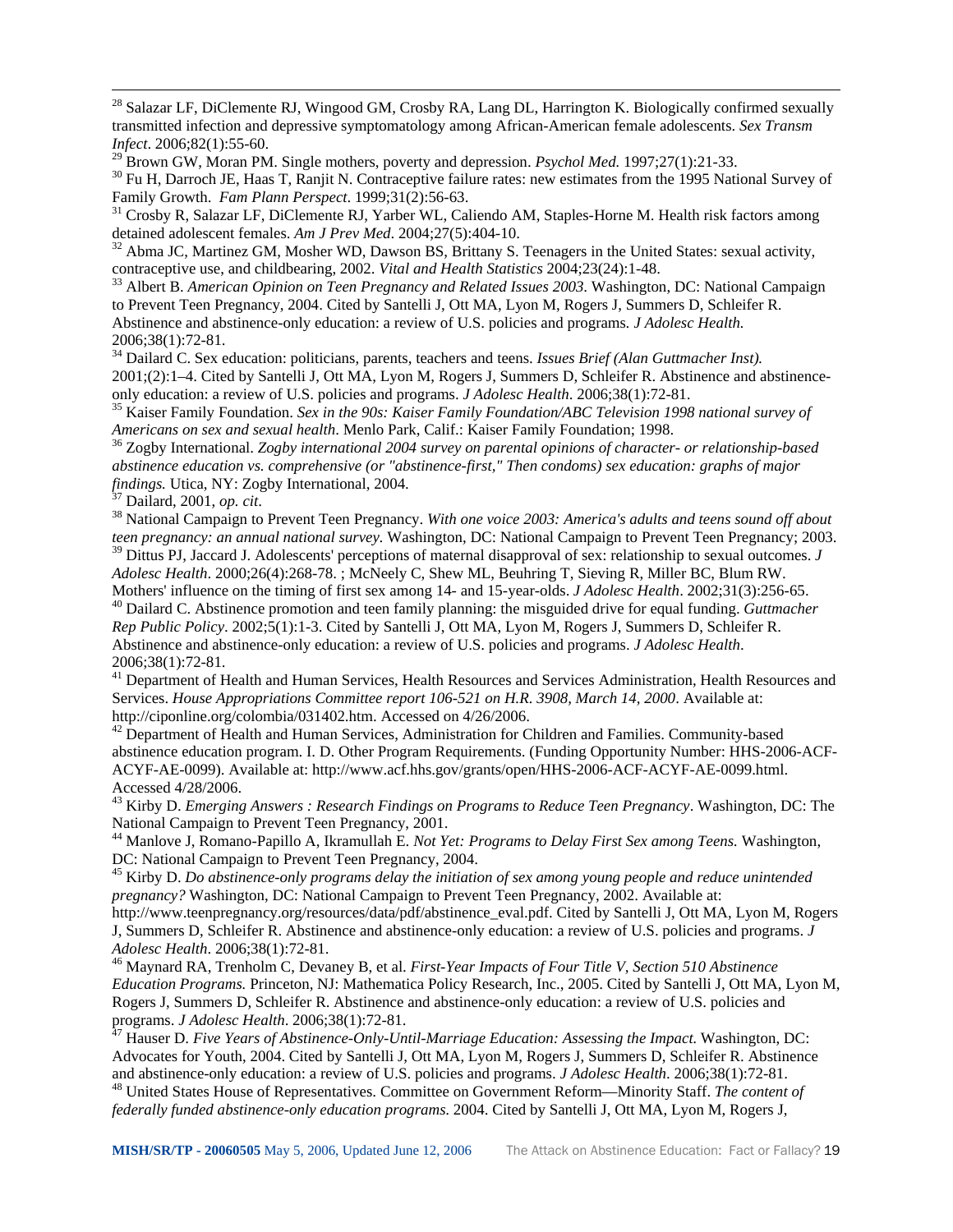Summers D, Schleifer R. Abstinence and abstinence-only education: a review of U.S. policies and programs. *J Adolesc Health*. 2006;38(1):72-81.

 $\overline{a}$ 

<sup>50</sup> Hauser, 2004, *op. cit. Cop. cit.* 51 Devancy B, Johnson A, Maynard R, Trenholm C. *The Evaluation of Abstinence Education Programs Funded Under Title V Section 510: Interim Report to Congress on a Multi-Site Evaluation*. Princeton, NJ: Mathematica Policy Research, Inc., 2002. Cited by Santelli J, Ott MA, Lyon M, Rogers J, Summers D, Schleifer R. Abstinence and abstinence-only education: a review of U.S. policies and programs. *J Adolesc Health*. 2006;38(1):72-81.<br><sup>52</sup> Committee on Government Reform—Minority Staff, 2004, op. cit.<br><sup>53</sup> Kirby, 2001, *op. cit.* 

<sup>54</sup> Manlove, 2004, *op. cit.* 54 Manlove, 2004, *op. cit.* 55 Coyle KK, Kirby D, Marin B, Gomez C, Gregorich S. Effect of Draw the Line/Respect the Line on sexual behavior in middle school. Santa Cruz: ETR Associates, unpublished manuscript. Cited by Kirby D. *Emerging Answers: Research Findings on Programs to Reduce Teen Pregnancy*. Washington, DC: National Campaign to Prevent Teen Pregnancy, 2001.

<sup>56</sup> Ekstrand ML, Siegel DS, Nido V, et al. Peer-led AIDS prevention delays onset of sexual activity and changes peer norms among urban junior high school students. Paper presented at the XI International Conference on AIDS, Vancouver, Canada. Cited by Kirby D. *Emerging Answers: Research Findings on Programs to Reduce Teen* 

<sup>57</sup> Klaus H, Bryan LM, Bryant ML, Fagan MU, Harrigan MB, Kearns F. Fertility awareness/natural family planning for adolescents and their families: report of multisite pilot project. *Int J Adolesc Med Health*. 1987;3(2):1

<sup>58</sup> Mitchell-DiCenso A, Thomas BH, Devlin MC, et al. Evaluation of an educational program to prevent adolescent pregnancy. *Health Educ Behav*. 1997;24(3):300-12.

<sup>59</sup> Olsen JA, Weed SE, Ritz GM, Jensen LC. The effects of three abstinence sex education programs on student

attitudes toward sexual activity. Adolescence. 1991;26(103):631-41.<br><sup>60</sup> Lerner R. Can abstinence work? An analysis of the best friends program. Adolesc Fam Health. 2004;3(4):185-92.<br><sup>61</sup> Borawski EA, Trapl ES, Lovegreen

<sup>62</sup> *Ibid.*<br><sup>63</sup> Olsen, 1991, *op. cit. Colsky R, Perkins C, Calabrese JM. Effects of a parent-child communications intervention*<br>64 Blake SM, Simkin L, Ledsky R, Perkins C, Calabrese JM. Effects of a parent-child commu

<sup>65</sup> Jemmott JB III, Jemmott LS, Fong GT. Abstinence and safer sex HIV risk-reduction interventions for African American adolescents: a randomized controlled trial. *JAMA*. 1998;279(19):1529-36.<br><sup>66</sup> Kirby D, Korpi M, Barth RP, Cagampang HH. The impact of the Postponing Sexual Involvement curriculum

among youths in California. Fam Plann Perspect. 1997;29(3):100-8.<br>
<sup>67</sup> Howard M, McCabe JB. Helping teenagers postpone sexual involvement. Fam Plann Perspect. 1990;22(1):21-6.<br>
<sup>68</sup> Doniger, 2001, *op. cit.*<br>
<sup>70</sup> Donige

*Backgrounder* #1533. Washington, DC: The Heritage Foundation, 2002. Cited by Santelli J, Ott MA, Lyon M, Rogers J, Summers D, Schleifer R. Abstinence and abstinence-only education: a review of U.S. policies and programs. *J Adolesc Health.* 2006;38(1):72-81.

<sup>73</sup> Hauser, 2004, *op. cit.*<br><sup>74</sup> Maynard, 2006, *op. cit.*<br><sup>75</sup> Committee on Government Reform—Minority Staff, 2004, *op. cit.*<br><sup>75</sup> National Institute of Child Health & Human Development (NICHD). Add Health and Add Hea national longitudinal study of adolescent health [website]. Available at:

http://www.nichd.nih.gov/cpr/dbs/res\_add.htm. Accessed 4/27/2006. 77 Bruckner H, Bearman PS. After the Promise: the STD consequences of adolescent virginity pledges. J *Adolesc Health.* 2005;36:271–8.<br><sup>78</sup> Aral SO, Patel DA, Holmes KK, Foxman B. Temporal trends in sexual behaviors and sexually transmitted disease

history among 18- to 39-year-old Seattle, Washington, residents: results of random digit-dial surveys. *Sex Transm Dis* 2005 November;32(11):710-7.<br><sup>79</sup> Harrison A, Cleland J, Gouws E, Frohlich J. Early sexual debut among young men in rural South Africa:

heightened vulnerability to sexual risk? *Sex Transm Infect* 2005 June;81(3):259-61.

**MISH/SR/TP - 20060505** May 5, 2006, Updated June 12, 2006 The Attack on Abstinence Education: Fact or Fallacy? 20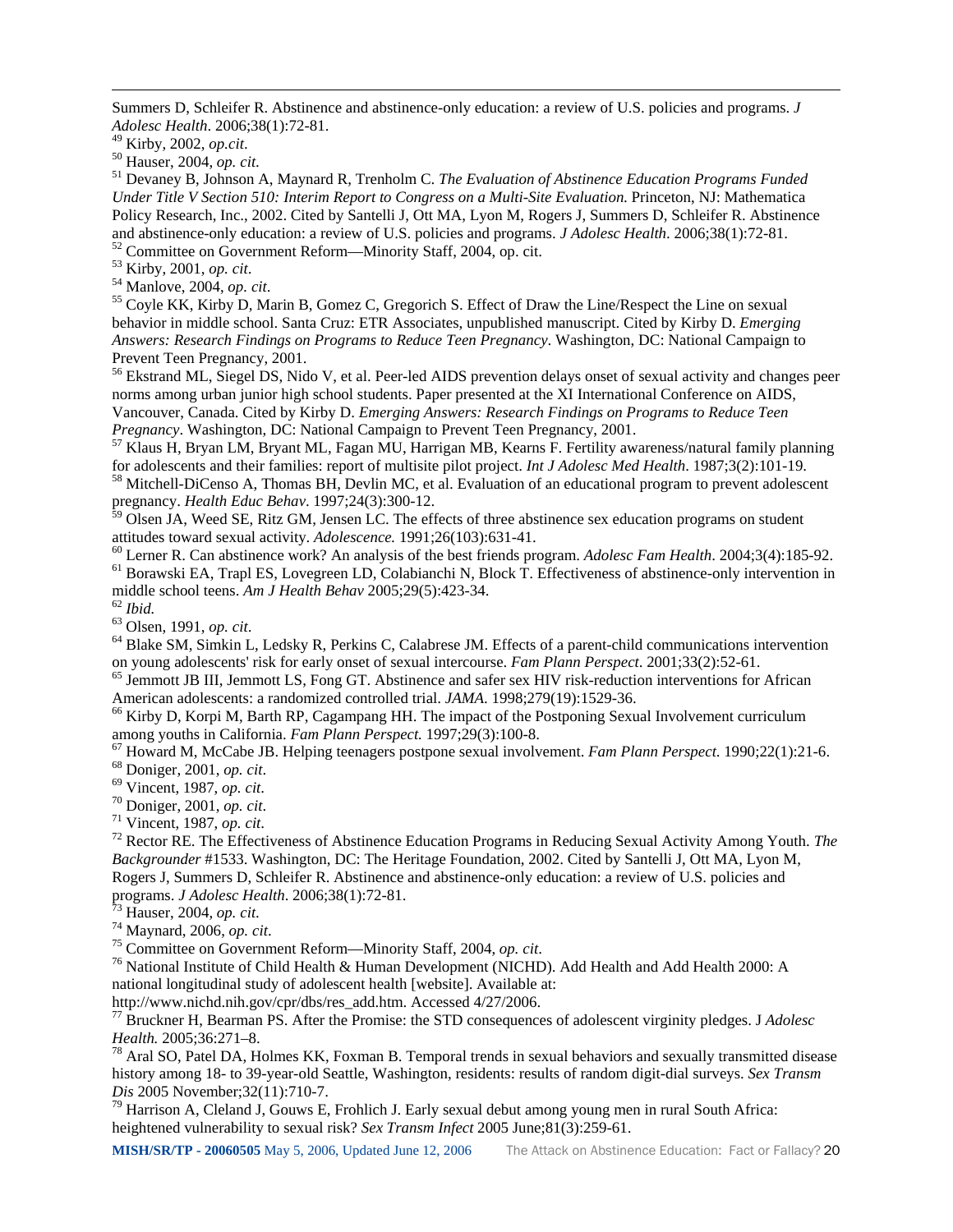<sup>80</sup> Hogben M, St Lawrence JS, Kasprzyk D, et al. Sexually transmitted disease screening by United States obstetricians and gynecologists*. Obstet Gynecol*. 2002;100(4):801-807. ; St Lawrence JS, Montano DE, Kasprzyk D, Phillips WR, Armstrong K, Leichliter JS. STD screening, testing, case reporting, and clinical and partner notification practices: a national survey of US physicians. Am J Public Health. 2002;92(11):1784-1788.

 $81$  Hearst N, Chen S. Condoms for AIDS prevention in the developing world: a review of the scientific literature. San Francisco, Calif: University of California, San Francisco; 2003.

<sup>82</sup> Warner L, Newman DR, Austin HD, et al. Condom effectiveness for reducing transmission of gonorrhea and chlamydia: the importance of assessing partner infection status. Am J Epidemiol. 2004;159(3):242-51

<sup>83</sup> National Institute of Allergy and Infectious Diseases, National Institutes of Health, Department of Health and Human Services. Scientific Evidence on Condom Effectiveness for Sexually Transmitted Disease (STD) Prevention, June 12-13, 2000 Hyatt Dulles Airport Herndon, Virginia (Workshop summary). 2001.

84 Holmes KK, Levine R, Weaver M. Effectiveness of condoms in preventing sexually transmitted infections. *Bull World Health Organ* 2004 June;82(6):454-61.<br><sup>85</sup> Davis KR, Weller SC. The effectiveness of condoms in reducing heterosexual transmission of HIV. *Fam Plann* 

*Perspect* 1999 November;31(6):272-9. ; Weller S, Davis K. Condom effectiveness in reducing heterosexual HIV transmission. *Cochrane Database Syst Rev.* 2002;1(CD003255):1-22.

<sup>86</sup> Shlay JC, McClung MW, Patnaik JL, Douglas JM Jr. Comparison of sexually transmitted disease prevalence by reported level of condom use among patients attending an urban sexually transmitted disease clinic. *Sex Transm Dis*. 2004;31(3):154-60.

<sup>87</sup> Ahmed S, Lutalo T, Wawer M, et al. HIV incidence and sexually transmitted disease prevalence associated with condom use: a population study in Rakai, Uganda.  $AIDS$ . 2001;15(16):2171-9.

 $\overline{a}$ 

<sup>88</sup> Ellenberg, 2005, *op. cit.*<br><sup>89</sup> Borawski, 2005, *op. cit.*<br><sup>90</sup> American Academy of Pediatrics. Sexuality education for children and adolescents. *Pediatrics*. 2001;108(2):498-502.

<sup>91</sup> American Medical Association. H-170.968 Sexuality education, abstinence, and distribution of condoms in schools. 2004. Available at: http://www.ama-assn.org/apps/pf\_new/pf\_online?f\_n=browse&doc=policyfiles/HnE/H-170.968.HTM. Accessed 4/27/2006.

<sup>92</sup> American Public Health Association. 2003-14 Support for sexual reproductive health and rights in the United States and abroad. 2003. Available at:

http://www.apha.org/legislative/policy/policysearch/index.cfm?fuseaction=view&id=1251. Accessed 4/27/2006

<sup>94</sup> National Institute of Allergy and Infectious Diseases 2001, *op. cit.* <sup>95</sup> Holmes, 2004, *op. cit.* 

<sup>96</sup> Halperin DT, Steiner MJ, Cassell MM et al. The time has come for common ground on preventing sexual transmission of HIV. *Lancet*. 2004;364(9449):1913-5.<br><sup>97</sup> US Food and Drug Administration. Condoms and sexually transmitted diseases ... especially aids. [website].

Available at: http://www.fda.gov/oashi/aids/condom.html. Accessed 5/30/2005. The website was revised July 2005 to say "N-9 spermicides do not prevent or reduce the risk of getting HIV, ... N-9 spermicides should not be used for HIV/STD prevention or protection." *Ibid*. Accessed 5/30/2005.

98 Centers for Disease Control. Can I get HIV from oral sex? [website]. Available at:

http://www.cdc.gov/hiv/pubs/faq/faq19.htm. Accessed: 5/8/2006.

99 Darroch JE, Landry DJ, Singh S. Changing emphases in sexuality education in U.S. public secondary schools, 1988–1999. *Fam Plann Perspect*. 2000;32(5):204–11. Cited by Santelli J, Ott MA, Lyon M, Rogers J, Summers D, Schleifer R. Abstinence and abstinence-only education: a review of U.S. policies and programs. *J Adolesc Health*. 2006;38(1):72-81.<br><sup>100</sup> Dailard, 2002, op. cit.

<sup>101</sup> Green EC. *Rethinking AIDS prevention: learning from successes in developing countries.* Westport, Conn: Praeger; 2003.

<sup>102</sup> Human Rights Watch. *Access to Condoms and HIV/AIDS Information: A Global Health and Human Rights Concern. New York: Human Rights Watch, 2004.<br>
<sup>103</sup> Green, 2003, <i>op. cit.*, Table 4.1, p. 102.

<sup>104</sup> Brindis CD, Ott MA. Adolescents, health policy, and the American political process. *J Adolesc Health*. 2002;30(1):9-16. Cited by Santelli J, Ott MA, Lyon M, Rogers J, Summers D, Schleifer R. Abstinence and abstinence-only education: a review of U.S. policies and programs. *J Adolesc Health*. 2006;38(1):72-81. 105 Borawski, 2005, *op. cit.* 106 Halperin, 2004, *op. cit*.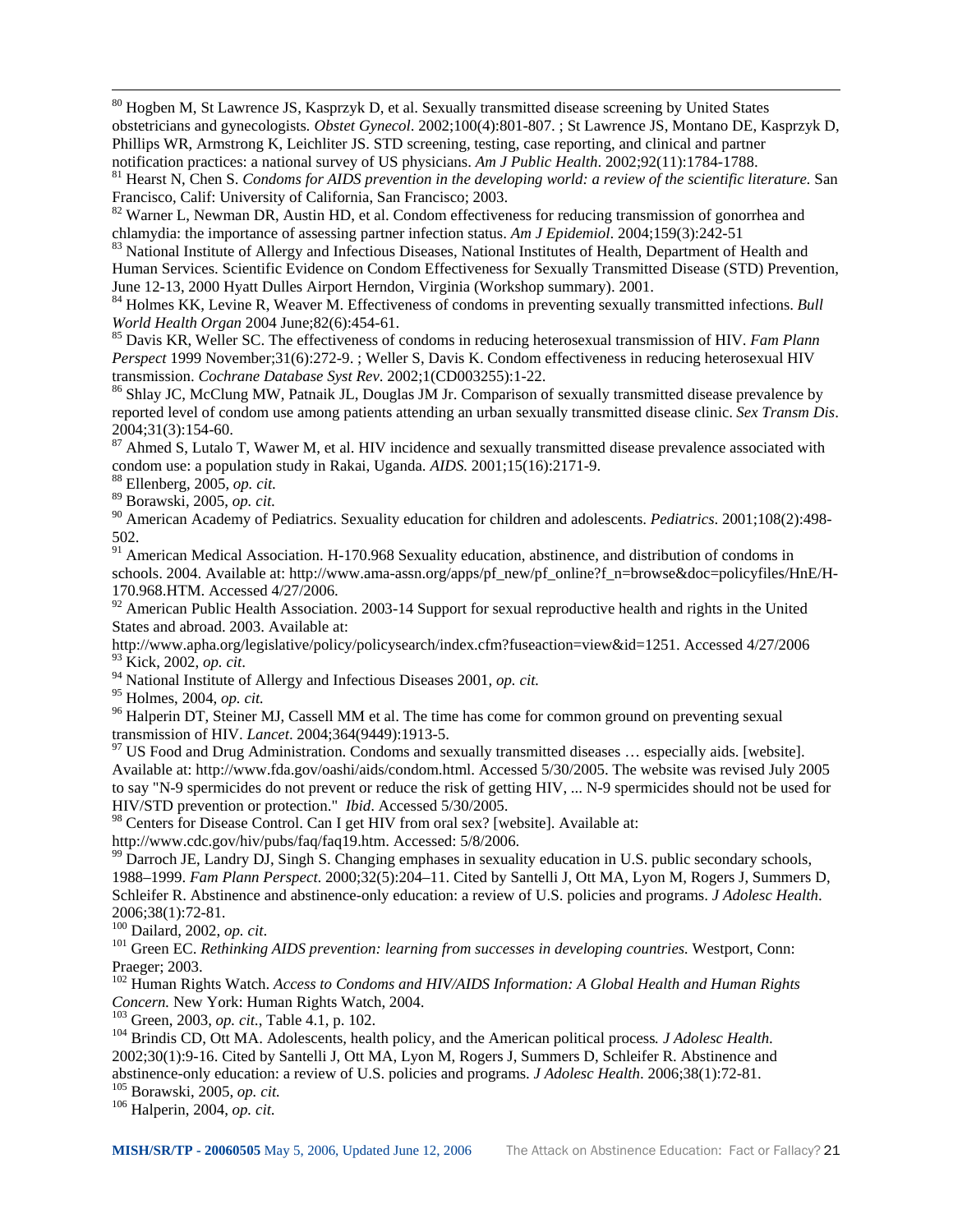<span id="page-23-80"></span><span id="page-23-27"></span>107 Kempner ME*. Toward a Sexually Healthy America: Abstinence-Only-Until-Marriage Programs that Try to Keep Our Youth "Scared Chaste"*. New York: Sexuality Information & Education Council of the United States, 2001.<br><sup>108</sup> Garofalo R, Wolf C, Wissow LS, Woods ER, Goodman E. Sexual orientation and risk of suicide attempts among

<span id="page-23-81"></span><span id="page-23-48"></span><span id="page-23-29"></span><span id="page-23-28"></span><span id="page-23-0"></span>a representative sample of youth. *Arch Pediatr Adolesc Med*. 1999;153:487-93. Cited by Santelli J, Ott MA, Lyon M, Rogers J, Summers D, Schleifer R. Abstinence and abstinence-only education: a review of U.S. policies and programs. *J Adolesc Health*. 2006;38(1):72-81.

<span id="page-23-82"></span><span id="page-23-30"></span><span id="page-23-2"></span><span id="page-23-1"></span><sup>109</sup> Garofalo R, Katz E. Health care issues of gay and lesbian youth. *Curr Opin Pediatr*. 2001;13(4):298-302. Cited by Santelli J, Ott MA, Lyon M, Rogers J, Summers D, Schleifer R. Abstinence and abstinence-only education: a review of U.S. policies and programs. *J Adolesc Health.* 2006;38(1):72-81.

<span id="page-23-84"></span><span id="page-23-83"></span><span id="page-23-49"></span><span id="page-23-32"></span><span id="page-23-31"></span><span id="page-23-3"></span>

<sup>110</sup> Office of the United Nations High Commissioner for Human Rights, 1998. op. cit.<br><sup>111</sup> American Association for Health Education. *The code of ethics for health educators*. Available at: http://www.aahperd.org/aahe/pdf\_files/code\_of\_ethics.pdf

<span id="page-23-85"></span><span id="page-23-67"></span><span id="page-23-50"></span>112 The National Commission For Health Education Credentialing. *Code of ethics for the health education professions*. Available at: http://www.nchec.org/aboutnchec/ethics.htm. 113 American Medical Association. *Principles of Medical Ethics.* 2001. Available at: http://www.ama-

<span id="page-23-86"></span><span id="page-23-51"></span><span id="page-23-33"></span><span id="page-23-4"></span>assn.org/ama/pub/category/2512.html.<br><sup>114</sup> American Association for Health Education, *op. cit.* 

<span id="page-23-87"></span><span id="page-23-68"></span><span id="page-23-5"></span>

<span id="page-23-88"></span><span id="page-23-34"></span><sup>115</sup> American Medical Association. *Informed Consent.* 1998. Available at: http://www.amaassn.org/ama/pub/category/4608.html.<br><sup>116</sup> Centers for Disease Control and Prevention 2002, op. cit.

<span id="page-23-89"></span><span id="page-23-35"></span><span id="page-23-6"></span>

<span id="page-23-90"></span><span id="page-23-7"></span><sup>117</sup> Weinberger DR, Elvevag B, Giedd JN. *The adolescent brain*. Washington, DC: National Campaign to Prevent Teen Pregnancy; 2005.<br><sup>118</sup> Halperin, 2004, op. cit.

<span id="page-23-91"></span><span id="page-23-52"></span><span id="page-23-36"></span><span id="page-23-9"></span><span id="page-23-8"></span>

 $\overline{a}$ 

<span id="page-23-92"></span><span id="page-23-37"></span><span id="page-23-11"></span><span id="page-23-10"></span><sup>119</sup> Freedman LP. Censorship and Manipulation of Reproductive Health Information. In: Coliver S, ed. *The Right to Know: Human Rights and Access to Reproductive Health Information*. Philadelphia, Penn.: University of Pennsylvania Press, 1995:1-37.

<span id="page-23-93"></span><span id="page-23-53"></span><span id="page-23-38"></span>120 Doniger, 2001. *op. cit*. 121 Vincent, 1987. *op. cit*.

<span id="page-23-94"></span><span id="page-23-79"></span><span id="page-23-78"></span><span id="page-23-77"></span><span id="page-23-76"></span><span id="page-23-75"></span><span id="page-23-74"></span><span id="page-23-73"></span><span id="page-23-72"></span><span id="page-23-71"></span><span id="page-23-70"></span><span id="page-23-69"></span><span id="page-23-66"></span><span id="page-23-65"></span><span id="page-23-64"></span><span id="page-23-63"></span><span id="page-23-62"></span><span id="page-23-61"></span><span id="page-23-60"></span><span id="page-23-59"></span><span id="page-23-58"></span><span id="page-23-57"></span><span id="page-23-56"></span><span id="page-23-55"></span><span id="page-23-54"></span><span id="page-23-47"></span><span id="page-23-46"></span><span id="page-23-45"></span><span id="page-23-44"></span><span id="page-23-43"></span><span id="page-23-42"></span><span id="page-23-41"></span><span id="page-23-40"></span><span id="page-23-39"></span><span id="page-23-26"></span><span id="page-23-25"></span><span id="page-23-24"></span><span id="page-23-23"></span><span id="page-23-22"></span><span id="page-23-21"></span><span id="page-23-20"></span><span id="page-23-19"></span><span id="page-23-18"></span><span id="page-23-17"></span><span id="page-23-16"></span><span id="page-23-15"></span><span id="page-23-14"></span><span id="page-23-13"></span><span id="page-23-12"></span>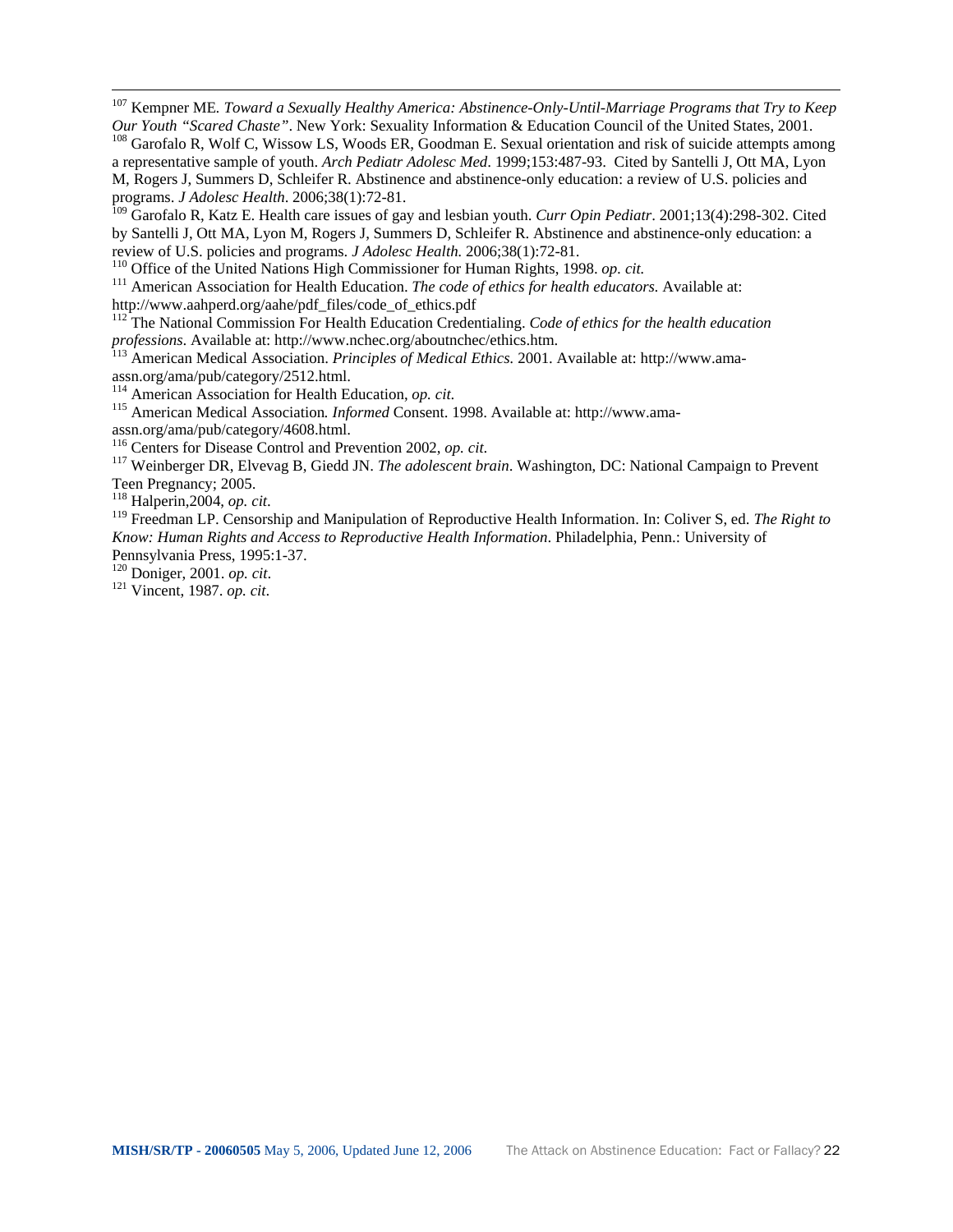## Appendix

To identify articles that might address whether condom use during anal intercourse provides significant risk reduction for HIV infection the following search string was used: ("anal intercourse" OR "anal sex") AND HIV AND condoms AND ("risk reduction" OR "harm reduction" OR protection) AND (efficacy OR effectiveness). 16 articles were identified.1-16 None included data showing that condom use significantly reduces HIV risk when consistently used during anal intercourse. We called experts in the field to identify other possible articles that might address this same issue. One additional article was identified. This article, by Vittinghoff et al,<sup>17</sup> seems to include data that could potentially address the degree of HIV risk reduction provided by consistent condom use. According to the authors, consistent use decreases risk from 2.7 (CI 0.6 - 4.9) to 1.8 (CI 1.0 - 2.8) per 1,000 acts with a partner who is HIV (+) or of unknown status – or about 30%. Despite the fact that the authors performed and reported extensive statistical tests for several other variables (ie, risk factors) in their data set, a statistical test to assess whether consistent condom use significantly reduced risk (ie, was a protective factor) was conspicuously omitted for this variable. In the discussion, the authors speculate on, but do not explain, why HIV infection risk for anal intercourse *with* condoms is still twothirds the risk of HIV infection *without* condoms.

To identify articles that might address whether condom use during oral sex provides significant risk reduction for HIV infection the following search string was used: ("oral sex") AND HIV AND condoms AND ("risk reduction" OR protection OR "harm reduction") AND (efficacy OR effectiveness). 5 articles were identified.18-22 None included data showing a significant reduction in HIV infection with consistent condom use during oral sex.

#### References

------------------------------------------

*Consult Clin Psychol.* 2000;68(5):934-7.<br><sup>4</sup> Stone E, Heagerty P, Vittinghoff E, *et al.*Correlates of condom failure in a sexually active cohort of men who have

sex with men. *J Acquir Immune Defic Syndr Hum Retrovirol.* 1999;20(5):495-501.<br><sup>5</sup> Gibson S, McFarland W, Wohlfeiler D, Scheer K, Katz MH. Experiences of 100 men who have sex with men using the Reality condom for anal sex

<sup>6</sup> Gross M, Buchbinder SP, Celum C, Heagerty P, Seage GR 3<sup>rd</sup>, for the HIVNET Vaccine Preparedness Study Protocol Team.. Rectal microbicides for U.S. gay men. Are clinical trials needed? Are they feasible? *Sex Transm* 

*Dis.* 1998;25(6):296-302.<br><sup>7</sup> de Graaf R, van Zessen G, Vanwesenbeeck I, Straver CJ, Visser JH. Condom use by Dutch men with commercial heterosexual contacts: determinants and considerations. *AIDS Educ Prev.* 1997;9(5):4

<sup>8</sup> Ploem C, Byers ES. The effects of two AIDS risk-reduction interventions on heterosexual college women's AIDSrelated knowledge, attitudes and condom use. *J Psychol Human Sex*. 1997;9(1):1-24.<br><sup>9</sup> Bolus J. Teaching teens about condoms. *RN*. 1994;57(3):44-7.<br><sup>10</sup> Magura S, Shapiro JL, Kang SY. Condom use among criminally-involved

1994;6(5):595-603.

 $<sup>11</sup>$  Dubois-Arber F, Masur JB, Hausser D, Zimmermann E, Paccaud F. Evaluation of AIDS prevention among</sup>

homosexual and bisexual men in Switzerland. Soc Sci Med. 1993;37(12):1539-44.<br><sup>12</sup> Giving people more choices. Safer sex and condoms. AIDS Action. 1993;(22):4-5.<br><sup>13</sup> Centers for Disease Control and Prevention (CDC). Updat

<sup>14</sup> Peterson JL, Coates TJ, Catania JA, Middleton L, Hilliard B, Hearst N. High-risk sexual behavior and condom use among gay and bisexual African-American men. *Am J Public Health.* 1992;82(11):1490-4.

<sup>&</sup>lt;sup>1</sup> Sterk CE, Theall KP, Elifson KW. Effectiveness of a risk reduction intervention among African American women who use crack cocaine. *AIDS Educ Prev.* 2003;15(1):15-32.<br><sup>2</sup> Rosser BR, Bockting WO, Rugg DL, *e tal.* A randomized controlled intervention trial of a sexual health approach

to long-term HIV risk reduction for men who have sex with men: effects of the intervention on unsafe sexual behavior. *AIDS Educ Prev.* 2002;14(3 Suppl A):59-71.<br><sup>3</sup> Semple SJ, Patterson TL, Grant I. The sexual negotiation behavior of HIV-positive gay and bisexual men. *J*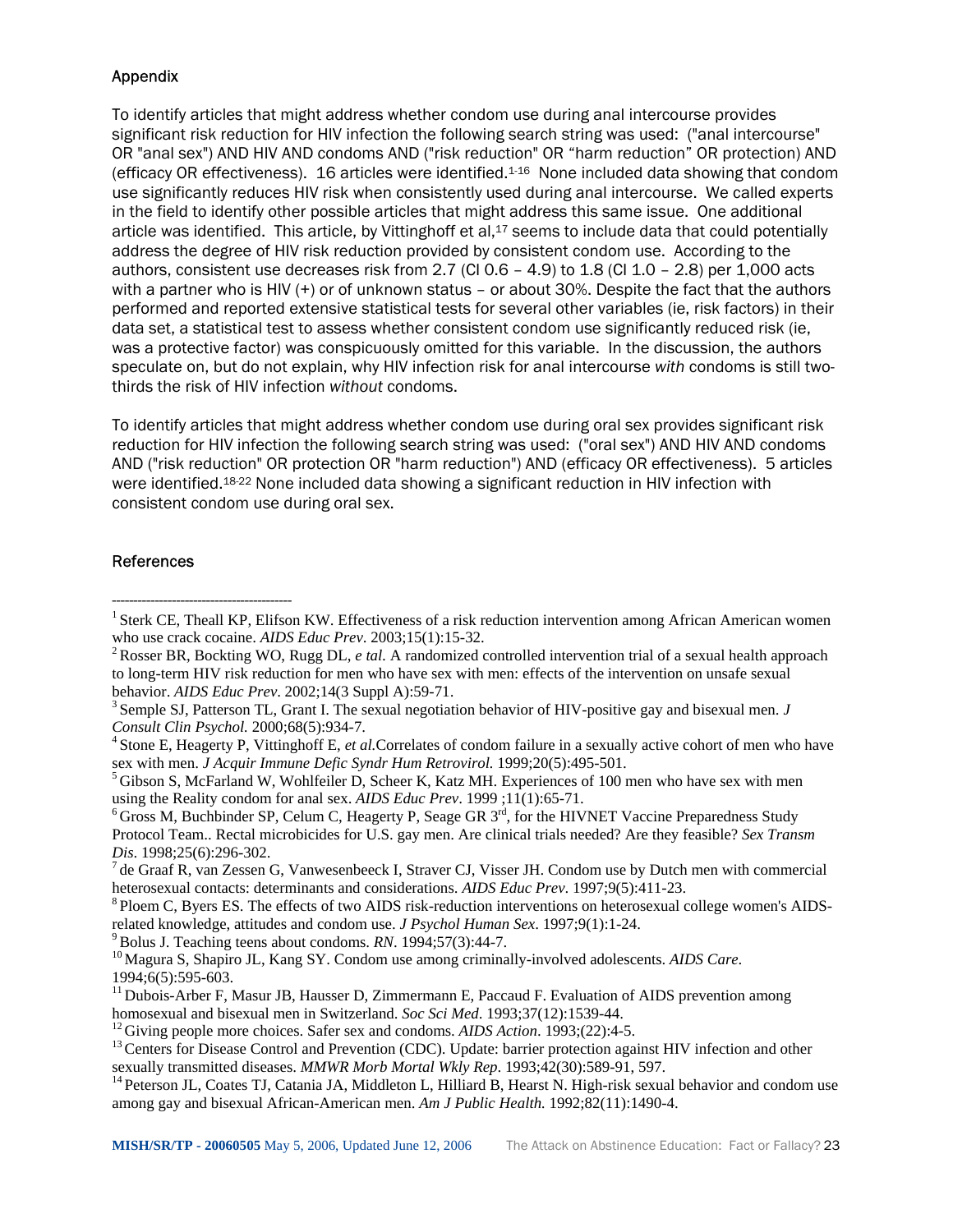<sup>15</sup> Myers T, Tudiver FG, Kurtz RG, *et al.* The Talking Sex Project: descriptions of the study population and correlates of sexual practices at baseline. *Can J Public Health.* 1992 ;83(1):47-52.

<sup>16</sup> Sugerman ST, Hergenroeder AC, Chacko MR, Parcel GS. Acquired immunodeficiency syndrome and adolescents.

Knowledge, attitudes, and behaviors of runaway and homeless youths. *Am J Dis Child*. 1991;145(4):431-6. <sup>17</sup> Vittinghoff E., Douglas J, Judson F, McKirnan D, MacQueen K, Buchbinder SP. Per-contact risk of human immunodefi

<sup>18</sup> Kaljee LM, Genberg B, Riel R, et al. Effectiveness of a theory-based risk reduction HIV prevention program for rural Vietnamese adolescents. *AIDS Educ Prev*. 2005;17(3):185-99.

<sup>20</sup> Magura S, Shapiro JL, Kang SY. Condom use among criminally-involved adolescents. *AIDS Care*. 1994;6(5):595-603.

<sup>21</sup> Dubois-Arber F, Masur JB, Hausser D, Zimmermann E, Paccaud F. Evaluation of AIDS prevention among homosexual and bisexual men in Switzerland. *Soc Sci Med*. 1993;37(12):1539-44.

 $\frac{22}{2}$  Giving people more choices. Safer sex and condoms. *AIDS Action.* 1993;(22):4-5.